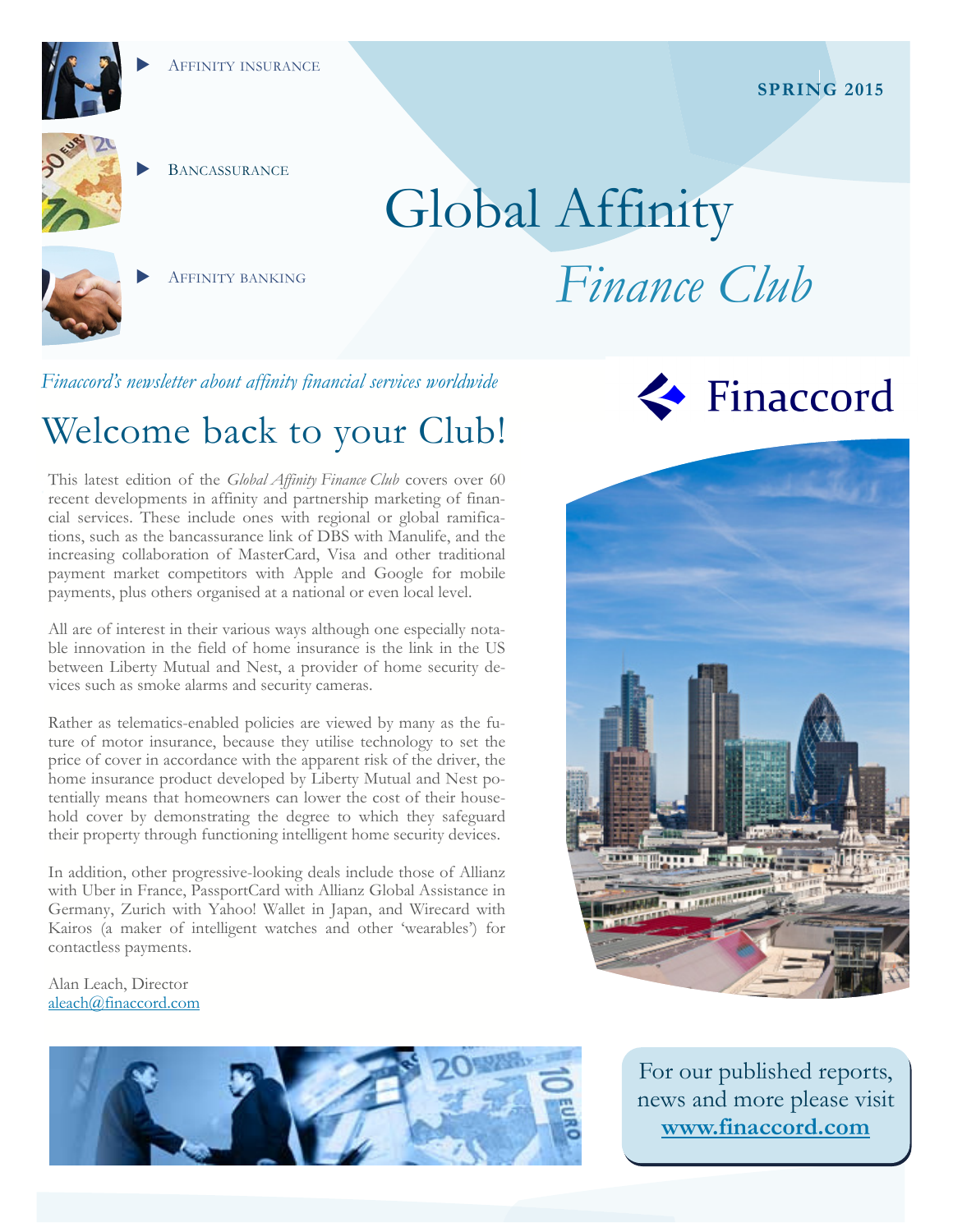#### **Table of contents**

#### **Affinity Insurance News**

#### ASSISTANCE 5

International SOS renews business travel assistance contract with MTN 5

RAC secures new deals with UK vehicle management and leasing companies 5

Europ Assistance collaborates with MAN Financial Services for road assistance 5

AXA Assistance links with Insure4Retirement for home emergency cover 5

COMMERCIAL INSURANCE 5

Allianz initiates commercial insurance relationship with Uber in France 5

Atradius ties with export trade credit insurer in Russia 5

Allied World creates professional liability scheme with association for addiction professionals 5

Allianz enters into GBP 770 million underwriting deal with Towergate 6

#### CREDITOR INSURANCE 6

Genworth simplifies process for US lenders to obtain mortgage insurance 6

#### HEALTH INSURANCE 6

MMI Holdings creates Indian health insurance joint venture 6

Cigna and SCAN Health Plan collaborate on healthcare options for employer clients 6

HOUSEHOLD INSURANCE 6

Liberty Mutual works with Nest for intelligent household cover 6

#### MOTOR INSURANCE 7

Generali and Telefónica join forces to develop driver performance app 7

Ageas forges motor insurance agreement with Volkswagen Financial Services 7

Brightside secures motor insurance affinity link with Royal London 7

PRODUCT WARRANTIES / INSURANCE 7

Asurion wins mobile device insurance mandate with Mexican mobile operator brand 7

eSecuritel and NQ Mobile form alliance for comprehensive damage-to-data protection 7

MAPFRE Warranty unveils tyre insurance product with Peugeot Scooters 8

Solid Försäkringar earns affinity insurance ties with bicycle manufacturer brands 8

#### TRAVEL INSURANCE 8

Collinson Group joins forces with Zurich to target airline travel insurance market… 8

… and strengthens corporate assistance capabilities through new acquisition 8

Allianz Global Assistance selects PassportCard for travel health expense claims solution 8

UK General links with travel insurance specialist for villa rental protection policy… 9

…and seeks growth outside of the UK through deal with Fit 2 Trip 9

Zurich works for travel cover with Japanese mobile commerce specialist 9

GENERAL 9

AXA offers personal lines cover to members of Spanish association of lawyers… 9

… and extends co-operation with trade union representing Spanish airline pilots 9

Zurich creates affinity deal with Spanish business school alumni association 9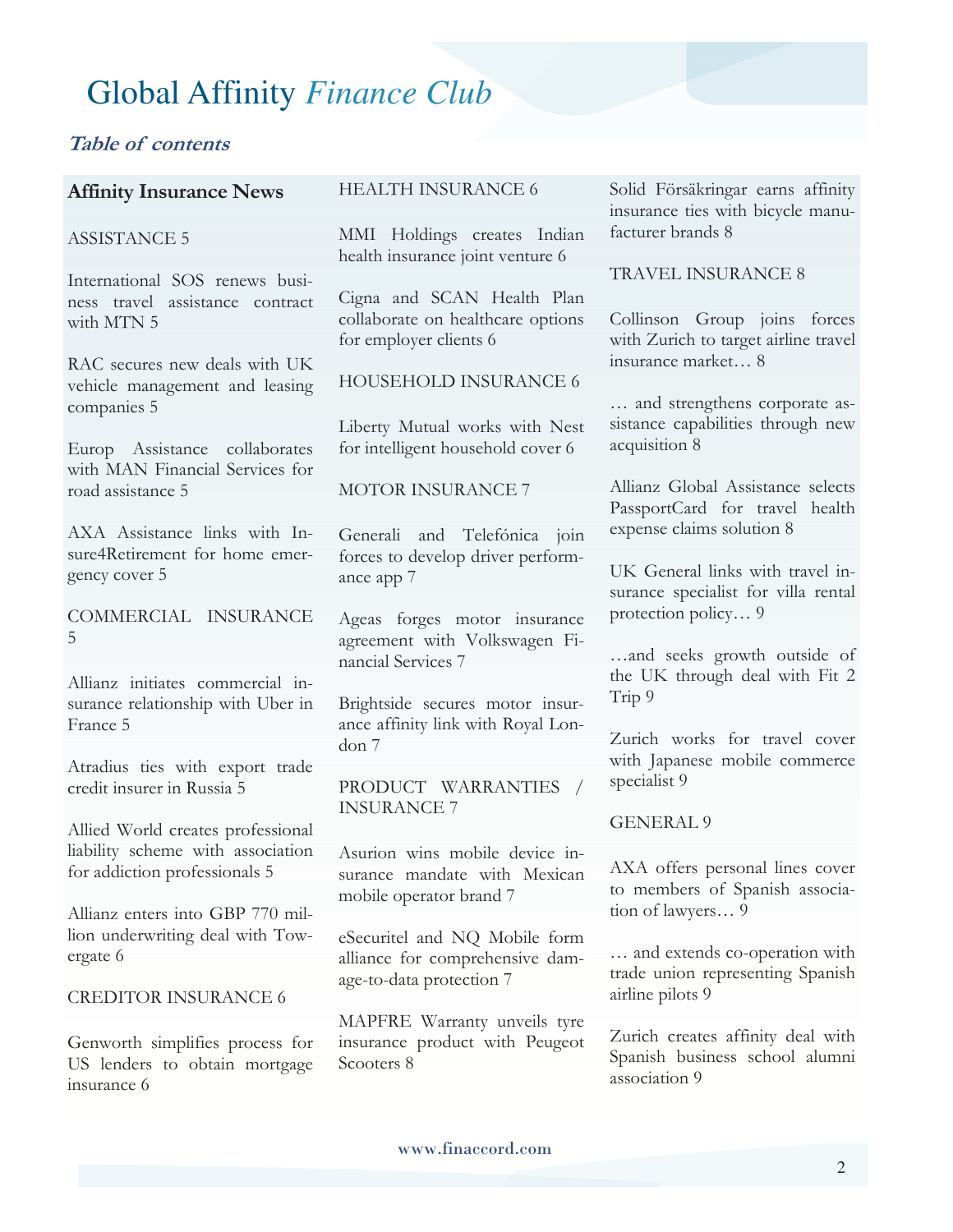Moderna Försäkringar offers insurance to Swedish football club supporters 10

Desjardins renews partnership with New Brunswick credit union 10

Intact Insurance becomes official insurer of Canadian federation of snowmobile clubs 10

MassMutual reinforces commitment to the Latino community through Univision partnership 10

#### **Bancassurance**

#### ACCIDENT AND HEALTH INSURANCE 10

BNP Paribas Cardif works with Mutuelle Mieux-Etre for new health insurance policy 10

Zurich links with Yahoo! Wallet and Japanese banks for free traffic accident cover 10

#### LIFE INSURANCE 11

LIC prepares for bancassurance activity with Bandhan and UBI 11

Manulife rolls out flexible estate planning policy with trio of Japanese banks… 11

... and introduces shariacompliant life insurance product with Indonesian bank 11

Dai-ichi Life secures pioneering bancassurance partnership in Vietnam 11

EastWest Bank forms joint venture with Ageas for life insurance in the Philippines 11

CNP Assurances develops new endowment contract with Banque Privée 1818 11

Banco Sabadell acquires full control of life bancassurance company 11

#### TRAVEL INSURANCE 12

MAPFRE Asistencia ties with bank in El Salvador for travel insurance 12

#### GENERAL 12

Manulife takes over as primary bancassurance partner of DBS 12

AXA acquires Polish non-life bancassurer from Commerzbank unit 12

Ecobank works with trio of insurers for non-life bancassurance in Kenya 12

#### **Affinity Banking**

#### AUTOMOTIVE FINANCE 12

Ally Financial gains automotive finance deals with Aston Martin and Mitsubishi Motors 12

#### CONSUMER FINANCE 12

Groupama Banque finances re-

newable power installations for PrimesEnergie.fr customers 12

#### CO-BRANDED CARDS 13

American Express rolls out cobranded credit card for Plenti coalition loyalty program… 13

… and reveals plan to launch cobranded cards with Charles Schwab 13

VietinBank links with JCB and Sanrio Wave to offer Hello Kitty card in Vietnam 13

MOBILE / ONLINE PAY-MENTS 13

Payment card companies enable customers to use Apple Pay and Android Pay 13

Visa rolls out V.me digital wallet service with UK banks 14

MasterCard launches Qkr! payment app in the US with restaurant partnership 14

Boku and Optimal Payments team up to offer carrier billing via secure platform 14

TEB works with Monitise for new digital banking service 14

Wirecard facilitates broader use of Orange Cash in Spain… 15

… and embeds mobile payment technology into Kairos watches 15

#### www.finaccord.com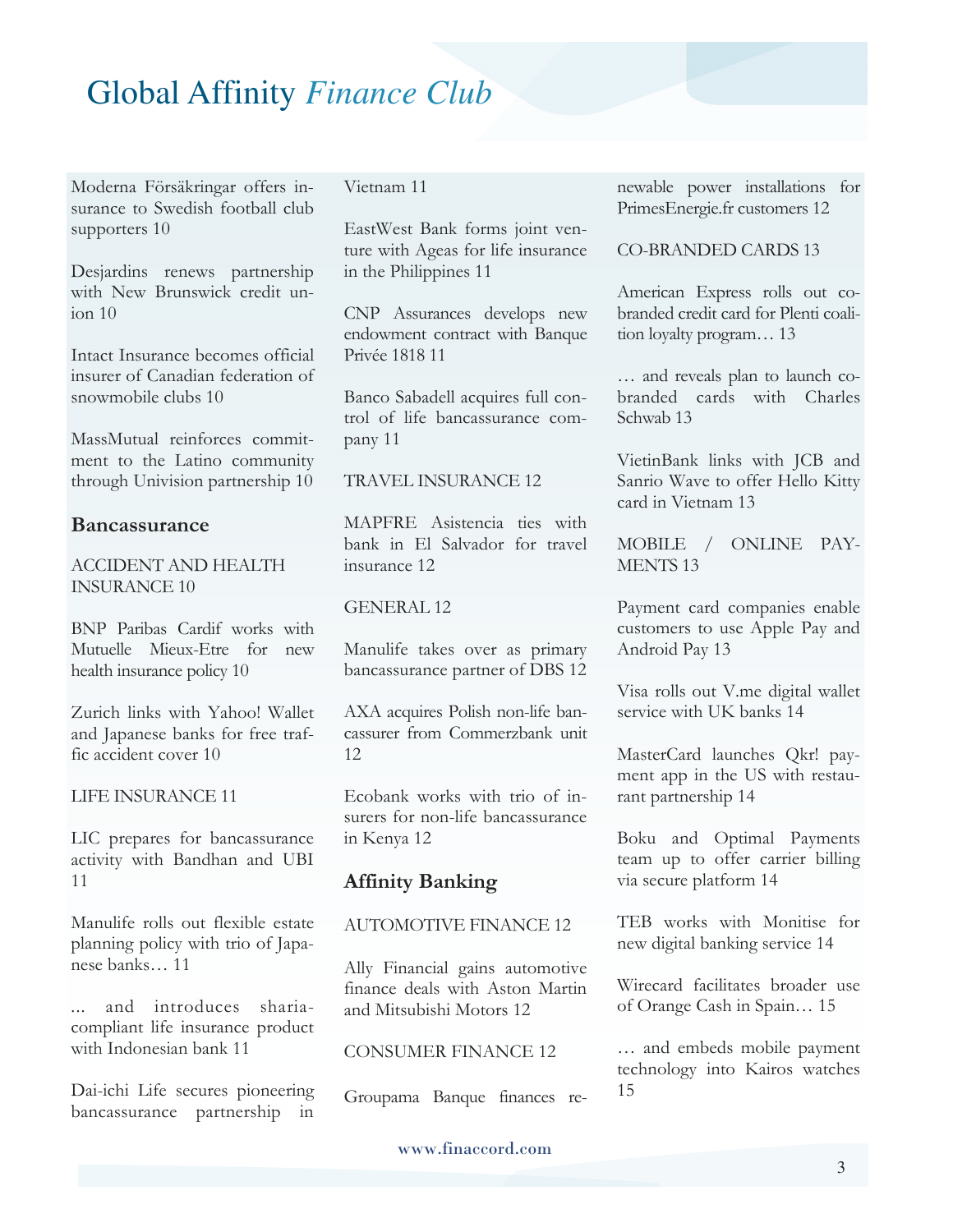#### **Table of contents**

#### PAYMENT CARD ISSUANCE AND ACCEPTANCE 15

JCB extends merchant acceptance to Jordan through EMP link… 15

… and works with BCEL for credit card issuance in Laos 15

RETAILER CARDS AND FI-NANCE 16

Sofinco and Darty enhance consumer credit partnership 16

Scotiabank finalises purchase of majority stake in Cencosud's financial services operation 16

Alliance Data signs deal to provide private-label card programs for Cornerstone… 16

… and extends card partnership with Talbots 16

MasterCard helps to endow private -label cards with mobile payment functionality 16

GENERAL 17

BMO Bank of Montreal expands ATM footprint through Shell relationship 17

Westpac partners with Australia Post for basic banking services 17

#### **Finaccord country reports**

Finaccord publishes a variety of reports about the following countries:

Australia Austria Belgium Brazil Canada China France Germany India Indonesia **Italy** Japan Malaysia **Netherlands** Poland Romania Russia South Africa Spain Switzerland **Turkey** UK USA

Alternatively, to see our full list of reports organised by country, with more than 60 countries covered in total, please visit the search-by-country page of our website at www.finaccord.com/ search-by-country.htm.

Finaccord is a market research, publishing and consulting company specialising in financial services with a focus on marketing and distribution strategies. Our clients include:

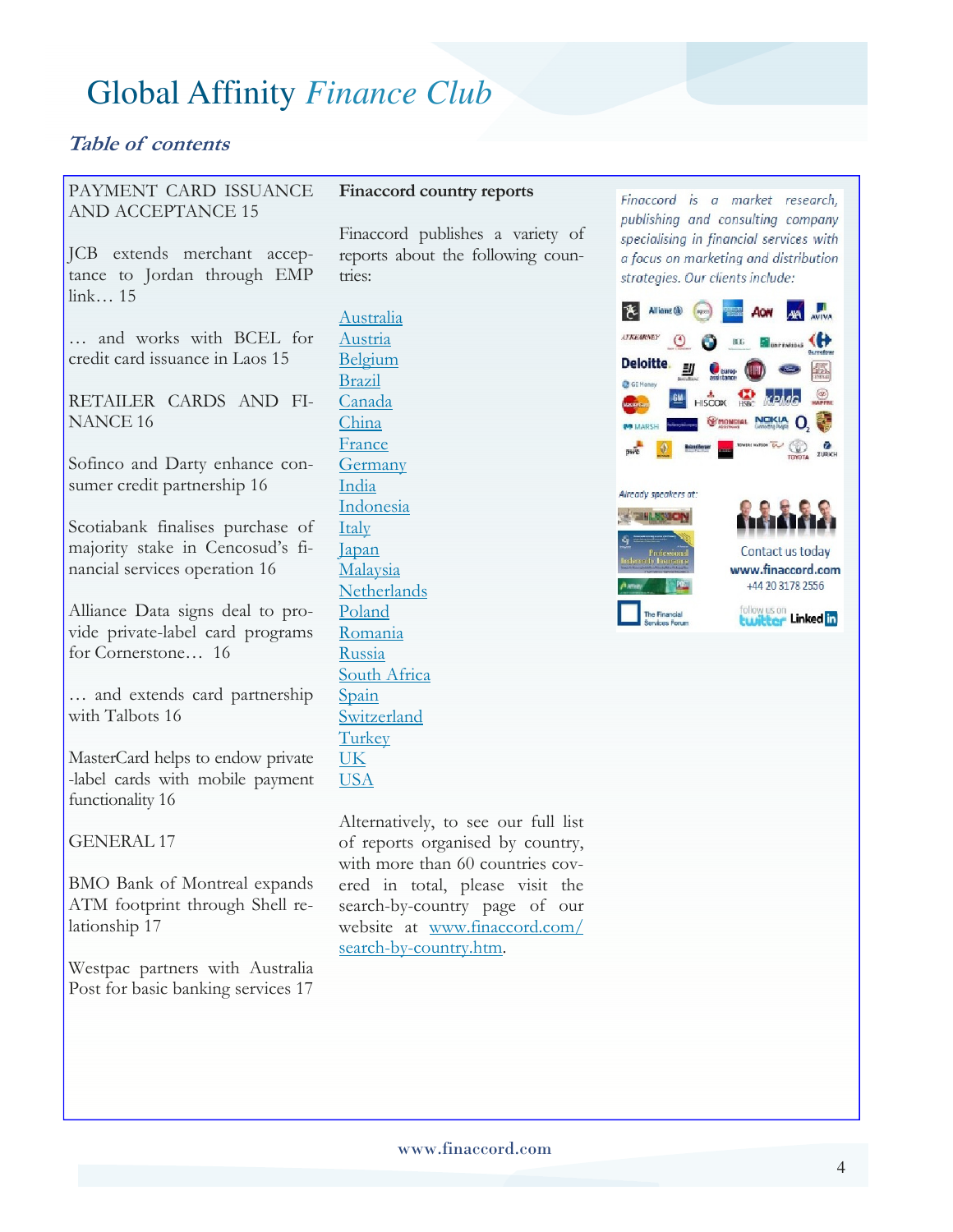

#### **Affinity Insurance News**

#### ASSISTANCE

#### **International SOS renews business travel assistance contract with MTN**

Mobile telecoms company MTN, which is based in South Africa, has renewed an agreement with medical and travel security services group International SOS for a further three years. International SOS will continue with the existing agreement to provide medical screening, tracking, assistance and advice to MTN business travellers, of whom there are more than 10,000. The partnership of the two companies was first launched in 2010.

#### **RAC secures new deals with UK vehicle management and leasing companies**

In the UK, the RAC has partnered with DFC, a vehicle management company based in Northern Ireland, to provide breakdown recovery, accident management and telematics services for contract hire vehicles, including continuous GPS tracking of vehicles. In addition, it has signed a five-year road assistance contract with vehicle leasing company SHB Hire which owns a fleet of over 13,500 vehicles, including specialist vehicles such as golf buggies.

#### **Europ Assistance collaborates with MAN Financial Services for road assistance**

In Portugal, Europ Assistance has partnered with MAN Financial Services, a subsidiary of VW Group, to provide road assistance. Customers leasing private and commercial Audi, SEAT, Škoda or Volkswagen vehicles will be able to opt into this service.

#### **AXA Assistance links with Insure4Retirement for home emergency cover**

In the UK, AXA Assistance has announced that it will provide home assistance services to household insurance customers of Arthur J. Gallagher's over-50s specialist brand Insure4Retirement. The new proposition has entailed a full review of policy wording with the addition of new policy features and more detailed documentation.

#### COMMERCIAL INSURANCE

 $\overline{\phantom{a}}$  , where  $\overline{\phantom{a}}$  , where  $\overline{\phantom{a}}$  , where  $\overline{\phantom{a}}$ 

#### **Allianz initiates commercial insurance relationship with Uber in France**

In France, Allianz and Uber, a US-based transportation network company, have established an agreement by means of which Uber's drivers, who are self-employed, can take out mo-

### Affinity Insurance

tor and professional liability insurance products underwritten by Allianz. These can be acquired either by phone or via any of the 2,530 Allianz agencies based in France.

#### **Atradius ties with export trade credit insurer in Russia**

Trade credit insurer Atradius has announced the creation of a new partnership with EXIAR, a Russian export trade credit insurer that was established in 2011. This is intended to generate new transactions for both companies across a wide range of sectors by creating a common risk-sharing platform and through sharing experience and expertise in specific markets and countries.

#### **Allied World creates professional liability scheme with association for addiction professionals**

In the US, NAADAC, the Association of Addiction Professionals, has selected the American Professional Agency (APA) to administer a professional liability scheme for addiction counsellors who are members of the association. APA is an underwriting partner of Allied World, and will tailor a suite of products developed specifically for mental health professionals and substance abuse disorder counsellors affiliated with the association. The policy will also be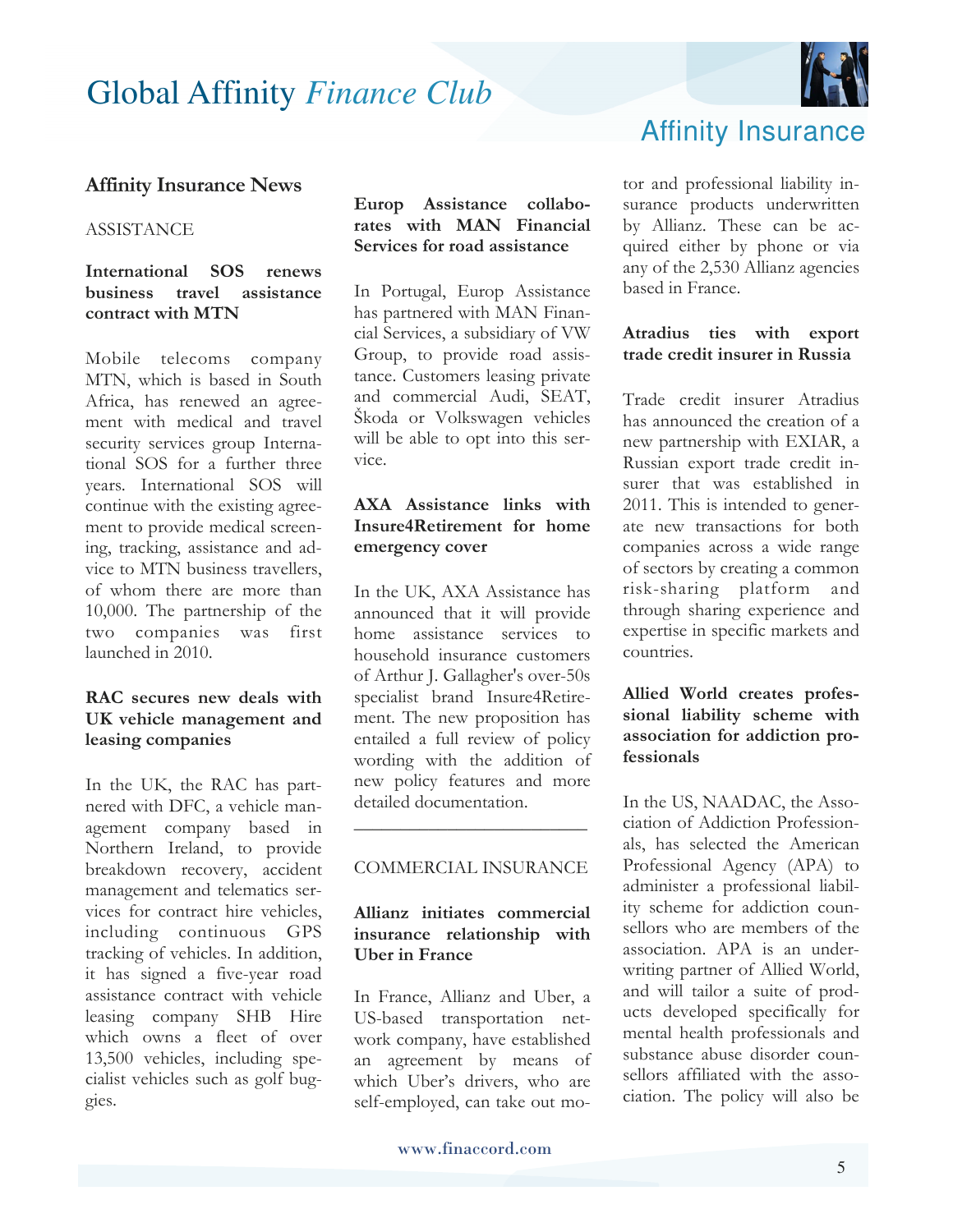

made available to other NAADAC members such as certified recovery support specialists, students and interns working under supervision.

#### **Allianz enters into GBP 770 million underwriting deal with Towergate**

In the UK, Allianz has extended its long-term strategic partnership with managing general agent Towergate Underwriting by entering into a five-year underwriting deal with a value of around GBP 770 million. This follows the recent completion of the recapitalisation of the latter's parent company Towergate. The deal will enhance the support provided by Allianz to Towergate Underwriting, especially to Fusion, a coverholder and service company that operates as a 'virtual insurer'. Moreover, it will also provide additional capacity to Arista, a subsidiary of Towergate that specialises in underwriting commercial property.

#### CREDITOR INSURANCE

#### **Genworth simplifies process for US lenders to obtain mortgage insurance**

\_\_\_\_\_\_\_\_\_\_\_\_\_\_\_\_\_\_\_\_\_\_\_\_\_

In the US, Genworth Mortgage Insurance, a unit of Genworth Financial, has introduced a new enhancement to its integration with Ellie Mae's mortgage man-

agement system in response to growing demand for streamlined full-package underwriting. Specifically, through Genworth's integration with Ellie Mae, one of the leading loan origination systems providers in the industry, lenders can now submit loans for non-delegated mortgage insurance underwriting to Genworth. In addition, they can also order delegated mortgage insurance and run-rate quotes without leaving the mortgage management platform.

#### HEALTH INSURANCE

#### **MMI Holdings creates Indian health insurance joint venture**

\_\_\_\_\_\_\_\_\_\_\_\_\_\_\_\_\_\_\_\_\_\_\_\_\_

In India, MMI Holdings has joined forces with Aditya Birla Nuvo (a subsidiary of the Aditya Birla grouping) to create a joint venture focused on developing health insurance and wellness solutions. MMI Holdings will hold 49% of the joint venture company, which is to be named Aditya Birla Health Insurance and which is expected to commence operations in the first half of 2016.

#### **Cigna and SCAN Health Plan collaborate on healthcare options for employer clients**

In the US, Cigna and SCAN Health Plan, a not-for-profit provider of health plans based

### Affinity Insurance

in California, have entered into an alliance to provide SCAN's group retiree 'Medicare Advantage' health plan benefits to employer clients. The program comprises Cigna's portfolio of integrated benefit products, new options and streamlined benefits administration for employers, plus enhanced care coordination with healthcare providers and employee transition towards Medicare eligibility upon retirement. It also includes in-home services, supplies and support in many areas.

#### HOUSEHOLD INSURANCE

\_\_\_\_\_\_\_\_\_\_\_\_\_\_\_\_\_\_\_\_\_\_\_\_\_

#### **Liberty Mutual works with Nest for intelligent household cover**

In the US, Liberty Mutual has teamed up with Nest, a provider of home security devices such as smoke alarms and security cameras, to provide discounted home insurance to the latter's customers. Specifically, Nest customers in six states (Alabama, Illinois, Kentucky, Maine, Pennsylvania and Wisconsin) who have installed a 'Nest Protect' smoke and carbon monoxide alarm can take advantage of Liberty Mutual's 'Smart Home' verified discount program.

Moreover, additional discounts are available for customers who are willing to share electronically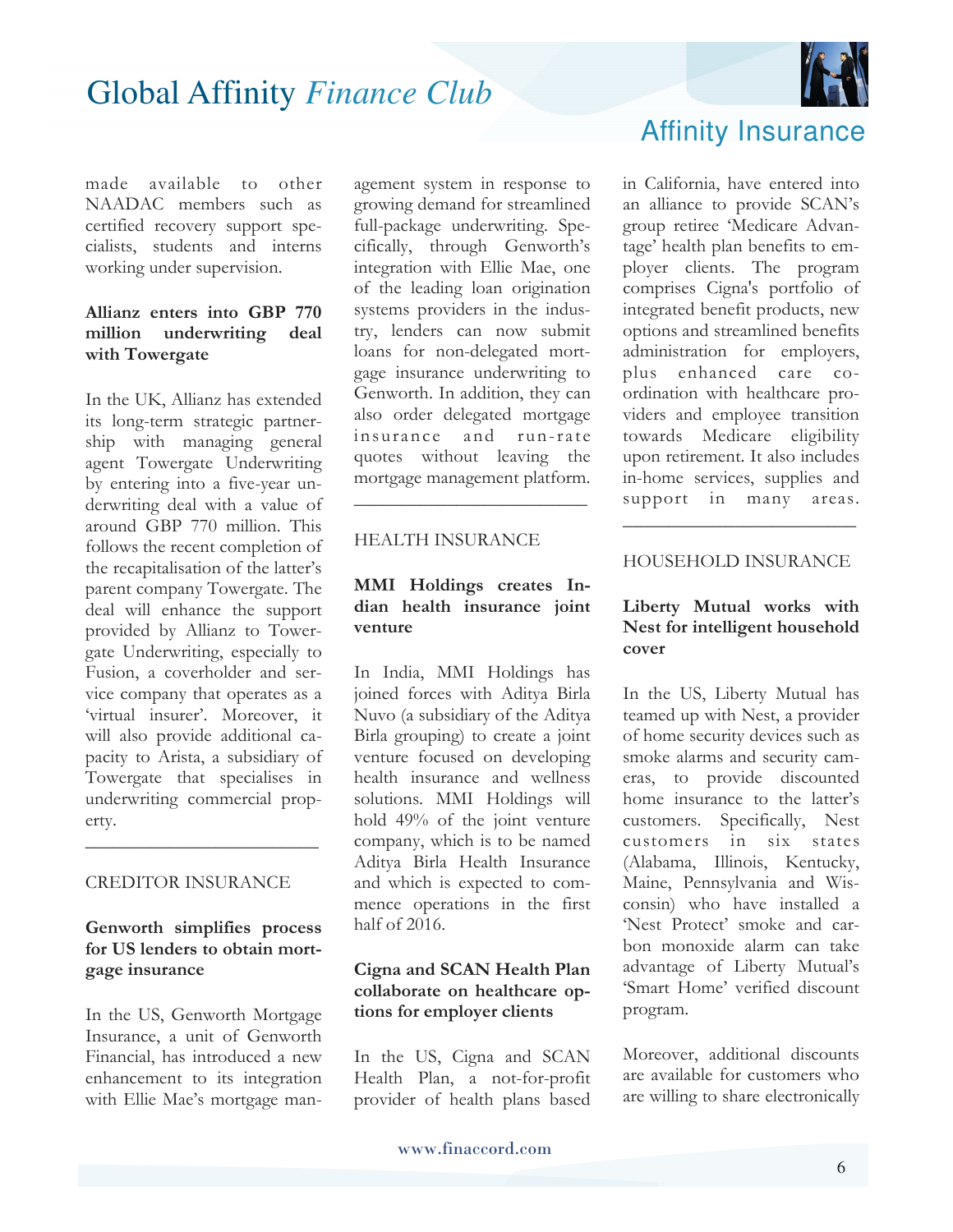

information that shows that their smart home security devices are functioning properly. This is a further development for Liberty Mutual's 'Protective Devices' discount program which includes pre-determined discounts for customers with smartphone-enabled smoke alarms as well as those who are using particular devices that aim to prevent theft and water damage. \_\_\_\_\_\_\_\_\_\_\_\_\_\_\_\_\_\_\_\_\_\_\_\_\_

#### MOTOR INSURANCE

#### **Generali and Telefónica join forces to develop driver performance app**

In Spain, Generali has teamed up with telecoms group Telefónica to launch a new smartphone app called 'Generali Driver'. The app, which functions automatically once downloaded and does not require activation, enables customers to measure their driving performance without having to install an external device. In addition, it also provides personalised driving advice and rewards better drivers with the opportunity to win prizes or recognition in the form of 'digital trophies'.

The app measures driving performance according to three main criteria, namely speed, driver distraction and sudden acceleration or breaking. It follows on from the previous

telematics insurance product jointly developed by Generali and Telefónica, which links the price paid for insurance cover to driver performance.

#### **Ageas forges motor insurance agreement with Volkswagen Financial Services**

In the UK, Ageas and Volkswagen Financial Services have entered into an agreement whereby customers buying Audi, SEAT, Škoda or Volkswagen commercial vehicles will be offered a fully-branded motor insurance proposition. By means of this deal, Ageas will underwrite the proposition alongside a selected panel of insurers which it will also manage.

#### **Brightside secures motor insurance affinity link with Royal London**

Also in the UK, Brightside, a leading insurance broker, has signed an exclusive three-year affinity deal to offer motor insurance to the customer base of Royal London, a provider of life insurance and pensions.

\_\_\_\_\_\_\_\_\_\_\_\_\_\_\_\_\_\_\_\_\_\_\_\_\_

### Affinity Insurance

PRODUCT WARRANTIES / INSURANCE

**Asurion wins mobile device insurance mandate with Mexican mobile operator brand** 

In Mexico, telecoms firm América Móvil has announced that it has selected Asurion to launch a comprehensive insurance policy ('Protección Móvil Telcel') that protects mobile devices owned by Telcel customers from damage and theft as well as mechanical and electrical malfunction. The multi-year policy is being jointly underwritten by Asurion and a subsidiary of Allianz in Mexico, and is being made available within 30 days of a new activation or upgrade, potentially reconnecting Telcel clients with the same or comparable device model within two to three business days in the event of a claim. Telcel clients enrolled on the scheme pay a monthly premium starting at MXN 69 depending on the device make and model, plus a deductible in the event that they need to file a claim.

#### **eSecuritel and NQ Mobile form alliance for comprehensive damage-to-data protection**

Also in the field of mobile device protection, eSecuritel has incorporated the security and privacy solutions of NQ Mobile,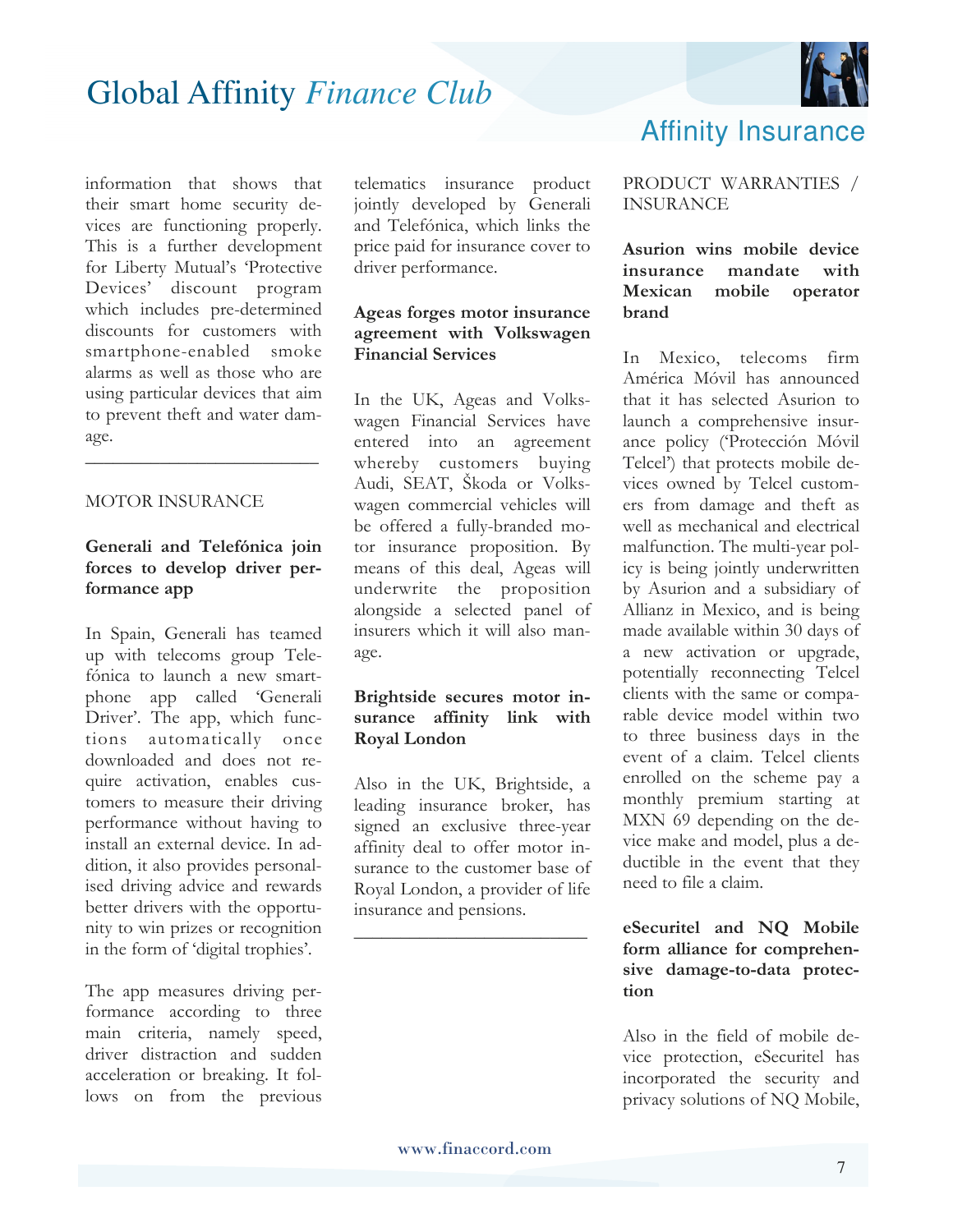

a global provider of mobile Internet services, into its mobile device protection offerings. The new package, available on both iOS and Android platforms, extends eSecuritel's physical device protection, bringing a bundled offering that integrates damage and loss coverage along with premium security features. In particular, using NQ Mobile's technology, eSecuritel can offer a mobile defence system including malware and virus protection, malicious URL detection, content and contact backup, safe browsing, network usage monitoring, encrypted data storage and lost or stolen device replacement, amongst a range of other features.

#### **MAPFRE Warranty unveils tyre insurance product with Peugeot Scooters**

In Italy, MAPFRE Warranty has begun working with Peugeot Scooters for a tyre insurance product. The new policy covers the cost of replacement tyres in the event of punctures or other damage and complements the provider's other insurance and warranty products for the automotive sector.

#### **Solid Försäkringar earns affinity insurance ties with bicycle manufacturer brands**

In Sweden, Solid Försäkringar has further expanded its reach into the bicycle insurance market with three new distribution partnerships. These are with bicycle manufacturers Merida, Trek and Wüsthof, with which free insurance, including antitheft registration, is being offered for three months with new bicycles. Plans for further collaboration with Trek outside of Sweden are also in the pipeline.

#### TRAVEL INSURANCE

#### **Collinson Group joins forces with Zurich to target airline travel insurance market…**

\_\_\_\_\_\_\_\_\_\_\_\_\_\_\_\_\_\_\_\_\_\_\_\_\_

Collinson Group and Zurich have announced that they will co-operate for the development of new technology platforms for selling travel insurance through airlines, integrating insurance sales with the core booking pathway and comprising additional features such as enhanced helplines, lounge access and assistance services.

#### **… and strengthens corporate assistance capabilities through new acquisition**

Moreover, in a separate deal, and subject to regulatory approval, Collinson Group has acquired corporate medical assistance firm Speciality Assist. This is being reconfigured as Intana Specialty, a dedicated subsidiary of Collinson Group that will support international private medical insurance policies and provide related services including medical and security assistance, travel risk management and independent airport

Affinity Insurance

lounge access.

In a related development in the corporate assistance sector, Collinson has forged an agreement with Security Exchange, a security and crisis management specialist to deliver travel risk management services. These services entail risk consultancy and 24 hour / 7-day medical and security assistance and emergency response services, including evacuation and repatriation.

Collinson Group has stated that it expects corporate travel expenditure to grow at a compound annual rate of 10.2% between 2014 and 2018. It also states that most frequent business travellers and expatriates have underlying concerns about their security when working overseas, and that solutions based purely around insurance cannot entirely mitigate risks in less secure environments.

#### **Allianz Global Assistance selects PassportCard for travel health expense claims solution**

In Germany, PassportCard, a joint venture of Israel-based insurer DavidShield and the USbased White Mountains Insurance Group, has entered into an exclusive partnership with Al-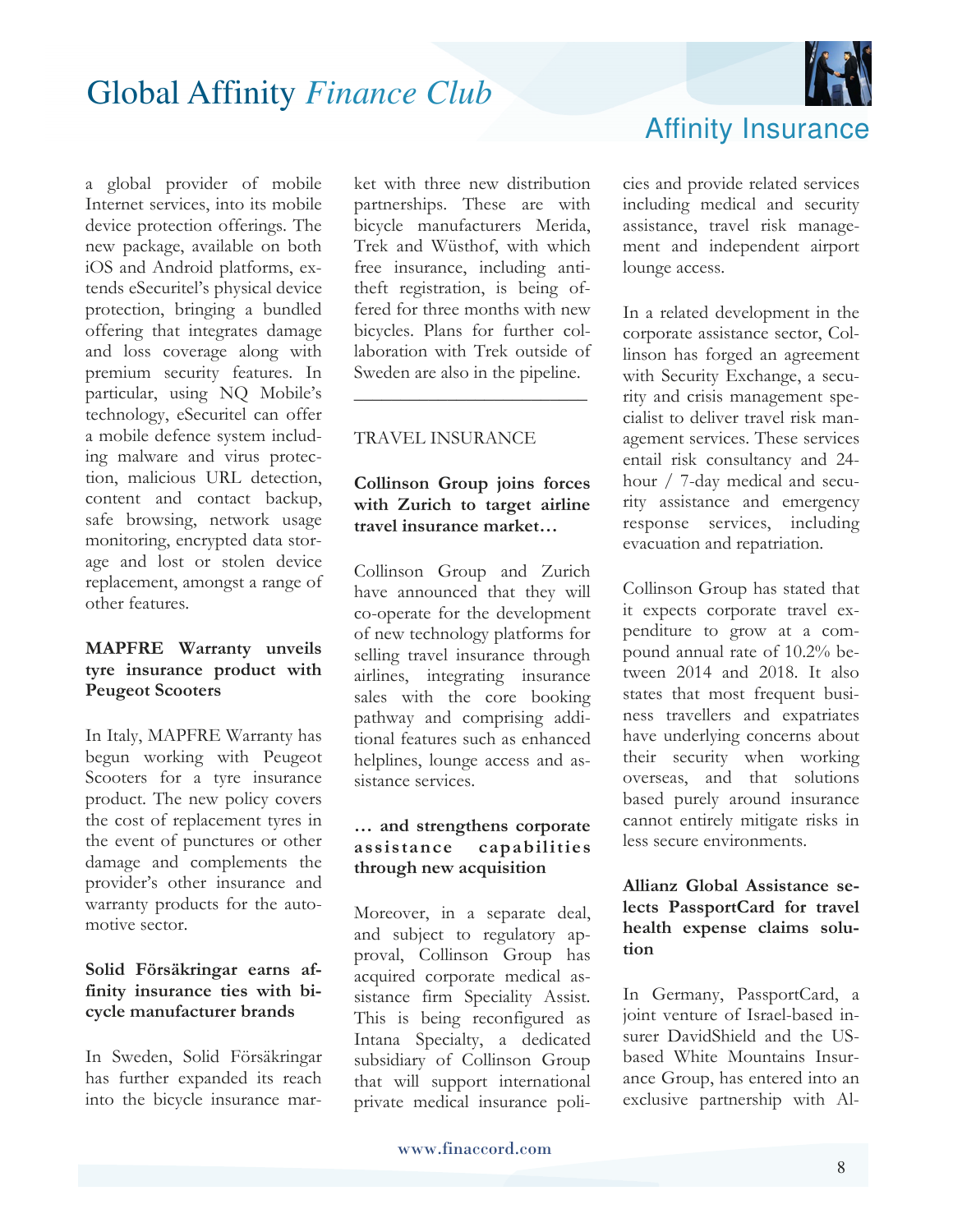

lianz Global Assistance. This will see PassportCard offering real-time handling of medical expense claims through a debit card provided to customers with an Allianz travel insurance policy. Specifically, the card is topped up to meet the cost of any medical help that the customer requires while travelling without the need to file claim forms upon returning home and without having any out-ofpocket expense.

#### **UK General links with travel insurance specialist for villa rental protection policy…**

In the UK, insurer UK General has begun collaborating with travel cover specialist PJ Hayman to develop a villa rental protection policy. This covers holidaymakers in the event that a holiday property that they book online either does not exist or does not match its description when sold. The increasing need for such protection was highlighted in a National Fraud Intelligence Bureau report which found that UK travellers lost around GBP 2.2 million in 2014 through internet holiday fraud. The new cover can be used alongside standard travel insurance policies to offer up to GBP 5,000 of cover plus emergency assistance for replacement accommodation and alternative travel arrangements.

#### **…and seeks growth outside of the UK through deal with Fit 2 Trip**

In addition, as part of UK General's strategy to increase its personal lines business beyond the UK, it has also signed a fiveyear contract to develop travel policies with specialist travel insurance provider Fit 2 Trip. This company claims to be the first travel insurance firm to offer both English and Spanish language medical screening services to customers based in Spain thereby helping customers who prefer speaking English to declare existing medical conditions more easily.

#### **Zurich works for travel cover with Japanese mobile commerce specialist**

In Japan, Zurich has begun offering travel insurance to customers of DeNA Travel. This company is a subsidiary of DeNA which is a provider of mobile portal and e-commerce websites in Japan.

 $\overline{\phantom{a}}$  , where  $\overline{\phantom{a}}$  , where  $\overline{\phantom{a}}$  , where  $\overline{\phantom{a}}$ 

#### GENERAL

#### **AXA offers personal lines cover to members of Spanish association of lawyers…**

In Spain, AXA has concluded an agreement with the Mutualidad de la Abogacía, a trade body representing more than 184,000

### Affinity Insurance

lawyers, to offer a wide range of insurance products on preferential terms to its members. This range includes policy types that are not available already from the partner organisation, including household, motor, motorbike and office insurance, plus travel assistance.

#### **… and extends co-operation with trade union representing Spanish airline pilots**

Also in Spain, and having for some years managed the group schemes of the Sindicato Español de Pilotos de Líneas Aéreas (a trade union representing Spanish airline pilots), AXA has agreed to augment its relationship with the union by offering favourable conditions to more than 6,000 pilots and their families when taking out its insurance products.

#### **Zurich creates affinity deal with Spanish business school alumni association**

In another development in affinity marketing of insurance in Spain, Zurich has entered into an agreement with the alumni association of the EADA Business School in Barcelona, whereby former pupils can acquire household, motor and office insurance on preferential terms.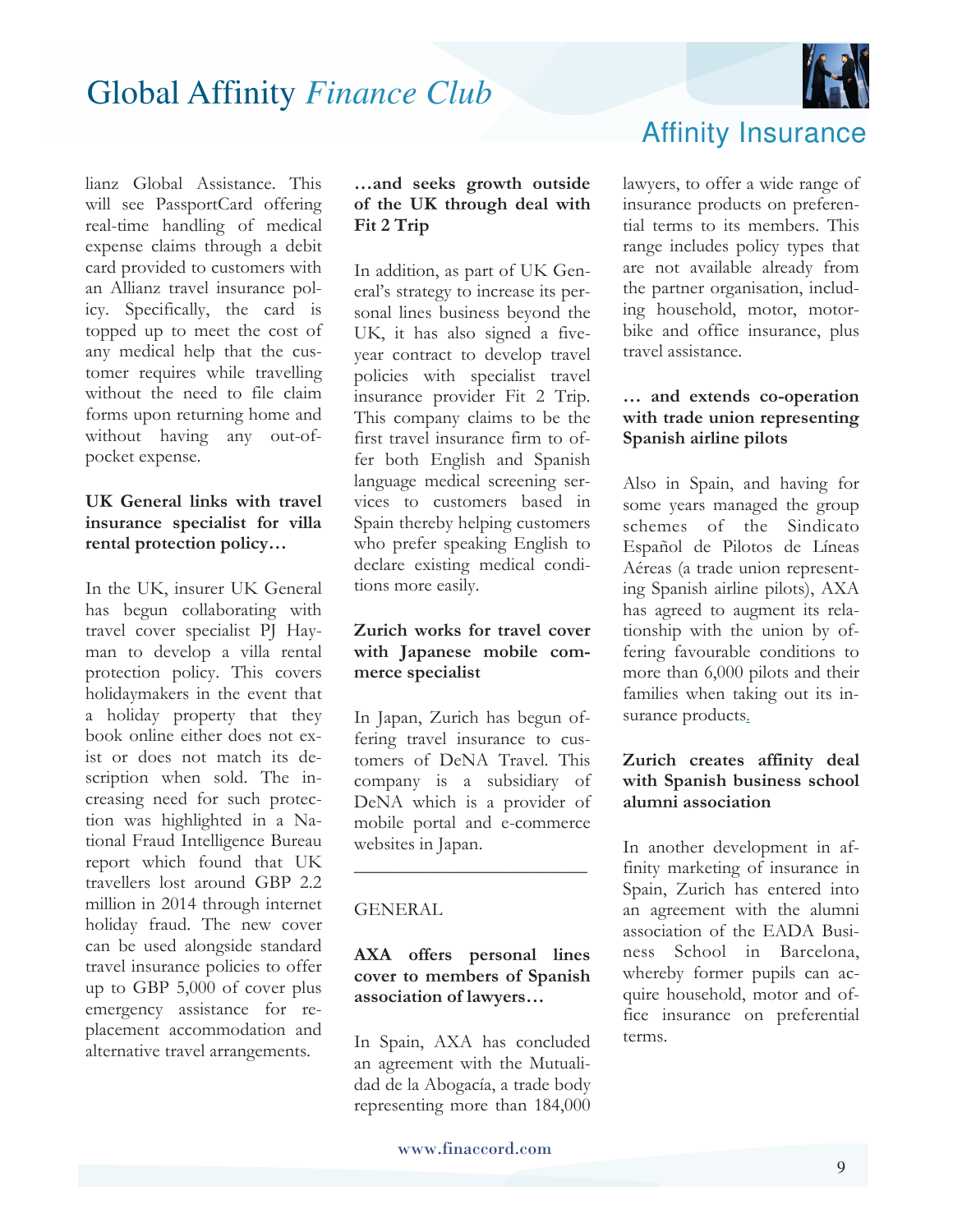

#### **Moderna Försäkringar offers insurance to Swedish football club supporters**

In Sweden, Moderna Försäkringar has signed an exclusive three -year exclusive agreement with football club Hammarby Fotboll. By means of this link, the club's supporters can take out insurance policies either online or through the insurer's other customer service channels with a commission of up to 10% of the insurance premiums being paid to the club.

#### **Desjardins renews partnership with New Brunswick credit union**

In Canada, the Desjardins Group has announced a renewal of its partnership with the Fédération des Caisses Populaires Acadiennes (FCPA) which is a credit union operating in New Brunswick with approximately CAD 2 billion in assets. This renewal allows the FCPA, its subsidiary groups and its members to enjoy continued access to banking and insurance services provided by Desjardins which is itself the largest association of credit unions in North America. In addition, Desjardins will continue to advise the FCPA generally on strategy, finance and administration.

**Intact Insurance becomes official insurer of Canadian federation of snowmobile clubs** 

Also in Canada, Intact Insurance has been selected as the official insurer of the Québec Federation of Snowmobile Clubs (FCMQ). The agreement will see Intact managing the insurance portfolio of the federation and its 201 affiliated clubs, as well as the civil liability insurance offered with access fees to marked trails to its 80,000 individual members. Generally, Intact believes that the arrangement consolidates its leadership position in recreational vehicle insurance potentially serving as a powerful business development catalyst for brokers. This fiveyear agreement will be effective from November 2015.

#### **MassMutual reinforces commitment to the Latino community through Univision partnership**

In the US, insurer MassMutual has announced that it has partnered with Univision Communications, a media company targeted specifically at Hispanic Americans, to deliver financial education to Hispanic families in Houston. This will include the presentation by MassMutual of free financial literacy workshops that are designed with the needs of Hispanic families in mind. These Spanish-language

### **Bancassurance**

presentations will include information on budgeting, saving for college and saving for retirement.

\_\_\_\_\_\_\_\_\_\_\_\_\_\_\_\_\_\_\_\_\_\_\_\_\_

#### **Bancassurance**

#### ACCIDENT AND HEALTH INSURANCE

#### **BNP Paribas Cardif works with Mutuelle Mieux-Etre for new health insurance policy**

In France, BNP Paribas has begun offering a new complementary health insurance policy for medium-sized, small and very small businesses. The 'Protection Santé Salariés' product has been developed by the bank's own captive insurer BNP Paribas Cardif together with Mutuelle Mieux-Etre, a mutual insurer specialising in protection policies for the construction industry, and comprises four different levels of cover.

#### **Zurich links with Yahoo! Wallet and Japanese banks for free traffic accident cover**

In Japan, Zurich has entered into a partnership with Yahoo! for the provision of free traffic accident insurance for two years for customers signing up for the Yahoo! Wallet payment service. In addition, it has created a deal for the same product with Eighteenth Bank, which itself follows on from comparable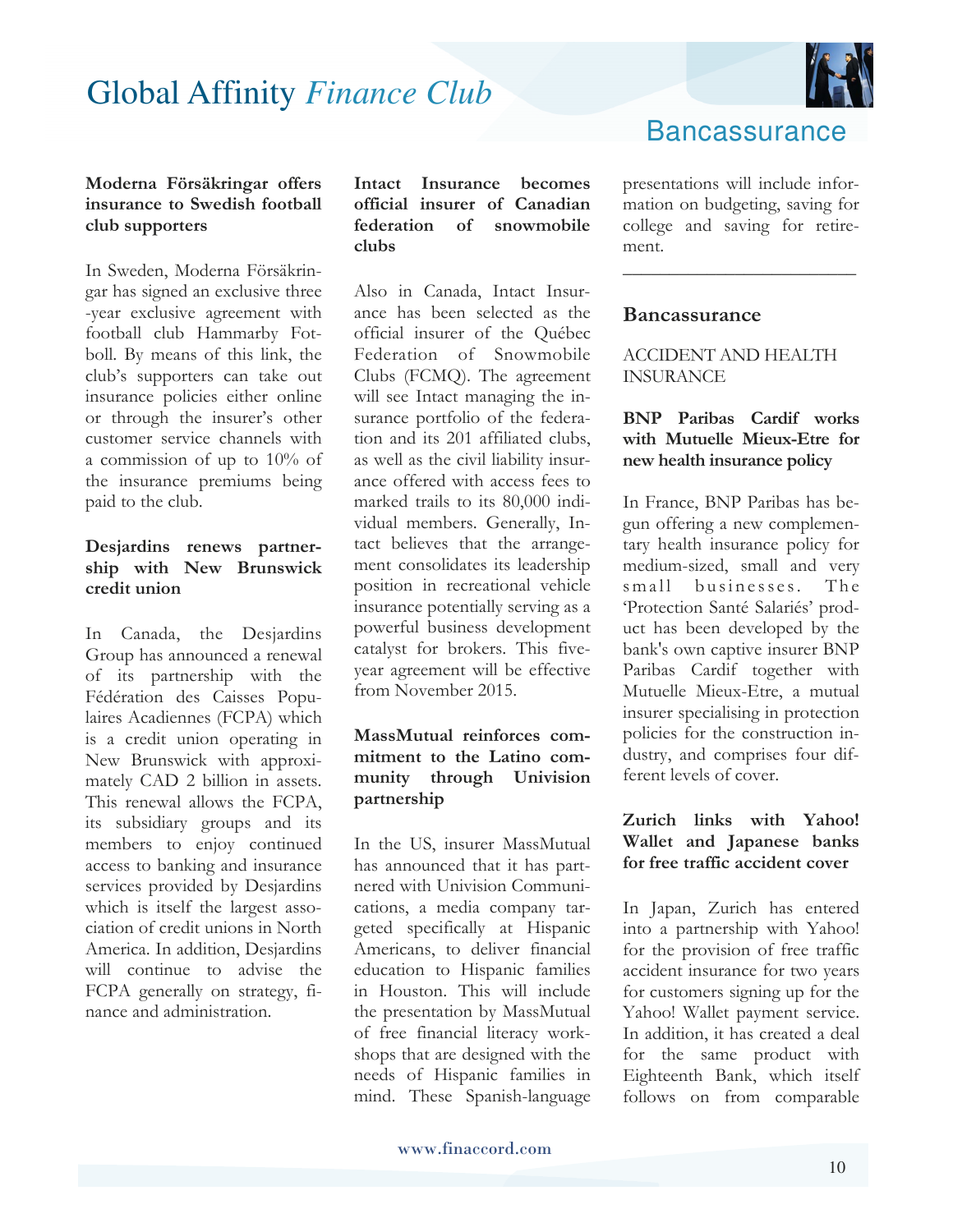

agreements with other banks including Bank of Fukuoka, Hiroshima Bank, Musashino Bank and Shizuoka Bank.

\_\_\_\_\_\_\_\_\_\_\_\_\_\_\_\_\_\_\_\_\_\_\_\_\_

#### LIFE INSURANCE

#### **LIC prepares for bancassurance activity with Bandhan and UBI**

In India, the Life Insurance Corporation of India (LIC) has announced plans to work with both Bandhan and the United Bank of India (UBI) as bancassurance partners. LIC's tie with UBI means that its products will be sold across all of the bank's branches. Meanwhile, Bandhan, which is a micro-finance institution based in Kolkata that was originally set up in 2011, is one of two entities that were granted licences by the Reserve Bank of India (RBI) in 2014 to set up new banks.

#### **Manulife rolls out flexible estate planning policy with trio of Japanese banks…**

In Japan, Manulife has begun working with three banks – Juroku Bank, Toyama Bank and Yamagata Bank – to offer an insurance product that encompasses flexible estate planning solutions for customers. Specifically, in the event of death or total and permanent disability, the families of policyholders will be entitled to an

amount that exceeds the premium paid. The product also offers attractive interest rates, as well as a choice of currencies to make premium payments. Interest rates and death benefits are guaranteed for the life of the customer's policy meaning that the product structure is easy to understand.

#### **... and introduces shariacompliant life insurance product with Indonesian bank**

Furthermore, in Indonesia, Manulife has launched a new sharia-compliant, unit-linked life insurance product ('Zafirah') in partnership with Bank Muamalat Indonesia.

#### **Dai-ichi Life secures pioneering bancassurance partnership in Vietnam**

In Vietnam, the local subsidiary of Dai-ichi Life has established a strategic ten-year bancassurance agreement for life insurance with HDBank which runs a network of around 200 branches across the country. This is the first such partnership in Vietnam established by the Japanbased insurance group.

#### **EastWest Bank forms joint venture with Ageas for life insurance in the Philippines**

In the Philippines, EastWest Bank has signed an exclusive 20**Bancassurance** 

year agreement with Ageas for the creation of a new life insurance joint venture to be known as EastWest Ageas Life.

#### **CNP Assurances develops new endowment contract with Banque Privée 1818**

In France, CNP Assurances and Banque Privée 1818, a private banking subsidiary of the BPCE banking group, have launched 'Sélection Cinto', an endowment contract designed for the wealth management market. Developed by CNP Assurances in partnership with both the bank and QIS (Quality Insurance Services), it is being distributed not only by Banque Privée 1818 but also by life insurance agents within the wider banking group. Aimed at higher net worth customers who are able to invest at least EUR 250,000, 'Sélection Cinto' combines a traditional savings product with a range of unit-linked funds.

#### **Banco Sabadell acquires full control of life bancassurance company**

In Spain, banking group Banco Sabadell has entered into a reinsurance agreement with SCOR Global Life for the individual insurance portfolio of life insurance subsidiary Mediterráneo Vida. As at the end of December 2013, the portfolio of this company consisted of around 162,000 policies generating pre-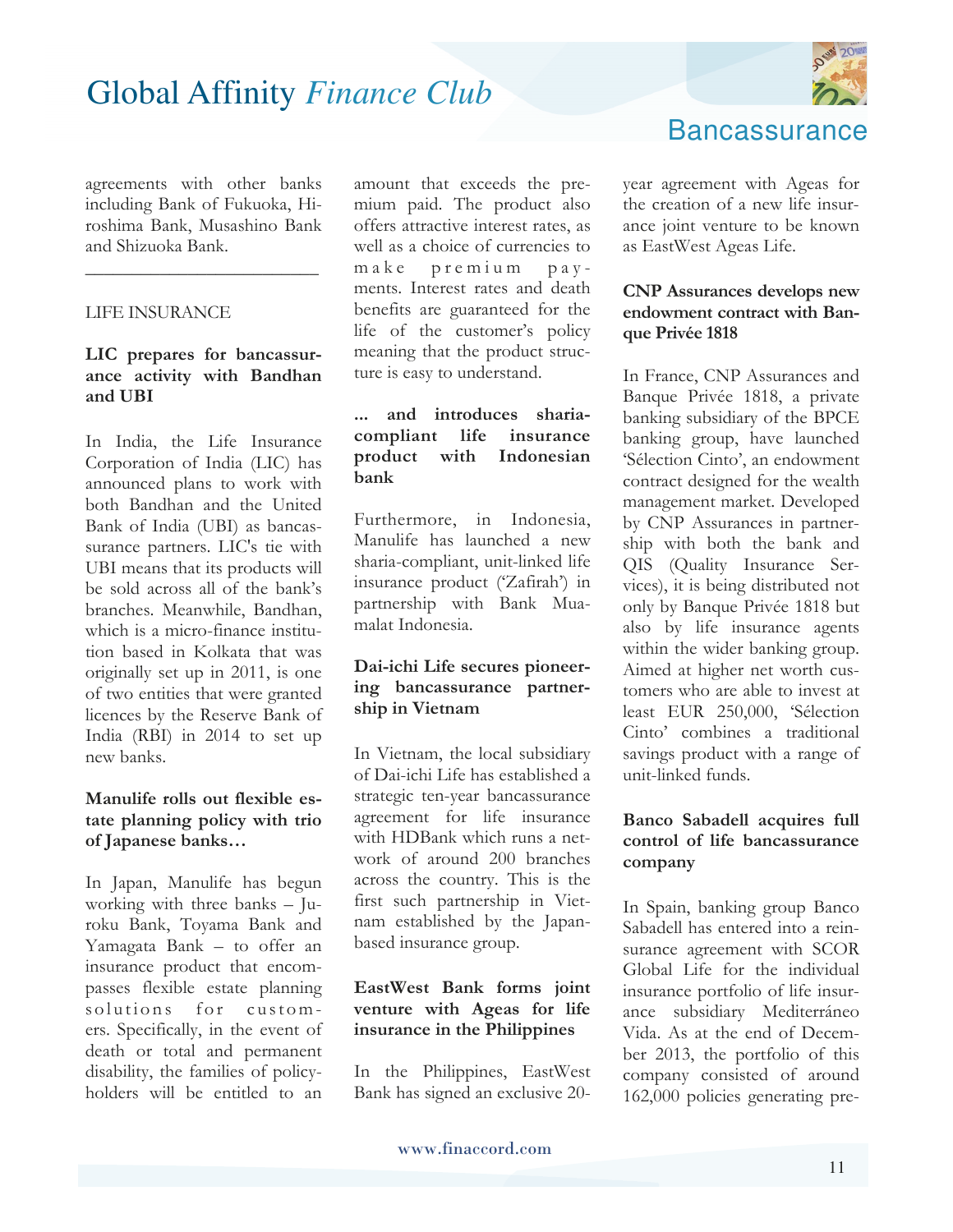miums of approximately EUR 31 million. Subject to regulatory approval, the completion of the transaction will mean that Banco Sabadell owns 100% of Mediterráneo Vida with the bank having acquired the 50% stake previously owned by Dutch insurance group AE-GON for a consideration of around EUR 450 million.

#### TRAVEL INSURANCE

#### **MAPFRE Asistencia ties with bank in El Salvador for travel insurance**

\_\_\_\_\_\_\_\_\_\_\_\_\_\_\_\_\_\_\_\_\_\_\_\_\_

In El Salvador, MAPFRE Asistencia has signed an agreement with Banco Agrícola by means of which it will offer travel cover to the bank's customers in the form of two policies, one lasting a single day and the other up to one month. Risks covered include medical expenses incurred as a result of illness or accident, hotel costs incurred in case of a need to convalesce from illness or accident, trip delay and cancellation, theft of baggage and hospital transfer costs.

#### **GENERAL**

**Manulife takes over as primary bancassurance partner of DBS** 

\_\_\_\_\_\_\_\_\_\_\_\_\_\_\_\_\_\_\_\_\_\_\_\_\_

In addition to the aforemen-

tioned initiatives in Indonesia and Japan, Manulife has also concluded a major exclusive deal that will allow it to distribute its insurance products through the branches of banking group DBS across the Asia-Pacific region. In this context, Manulife is taking over from Aviva, which was previously the primary bancassurance partner of DBS. This multi-country arrangement follows on from similar agreements forged by Prudential with Standard Chartered and by AIA with Citigroup.

#### **AXA acquires Polish non-life bancassurer from Commerzbank unit**

In Poland, AXA has completed the acquisition of 100% of BRE Insurance, the non-life insurance subsidiary of mBank, itself a subsidiary of Germany-based Commerzbank, for a sum of around PLN 580 million (EUR 140 million). Under the terms of the deal, AXA and mBank have launched an exclusive ten-year distribution agreement covering both life and non-life insurance.

#### **Ecobank works with trio of insurers for non-life bancassurance in Kenya**

In Kenya, Eco Insurance Agency, a subsidiary of Ecobank, has announced that it will work with Old Mutual, SAHAM Insurance and UAP Insurance



### Affinity Banking

for general insurance cover targeted at the bank's clients. Ecobank is a pan-African bank with a presence in 36 countries and has already launched both life and non-life bancassurance services in Ghana and Nigeria.

\_\_\_\_\_\_\_\_\_\_\_\_\_\_\_\_\_\_\_\_\_\_\_\_\_

#### **Affinity Banking**

#### AUTOMOTIVE FINANCE

#### **Ally Financial gains automotive finance deals with Aston Martin and Mitsubishi Motors**

In the US, Ally Financial has been chosen as the preferred provider of automotive financial services by both Mitsubishi Motors and Aston Martin. In the former case, Ally Financial is replacing the manufacturer's captive finance firm, Mitsubishi Motors Credit of America, thereby gaining access to a distribution network of around 380 Mitsubishi dealerships. In the latter case, the finance company will be able to sell its services through a network of 37 dealerships.

#### CONSUMER FINANCE

**Groupama Banque finances renewable power installations for PrimesEnergie.fr customers** 

\_\_\_\_\_\_\_\_\_\_\_\_\_\_\_\_\_\_\_\_\_\_\_\_\_

In France, Groupama Banque has announced that it will lend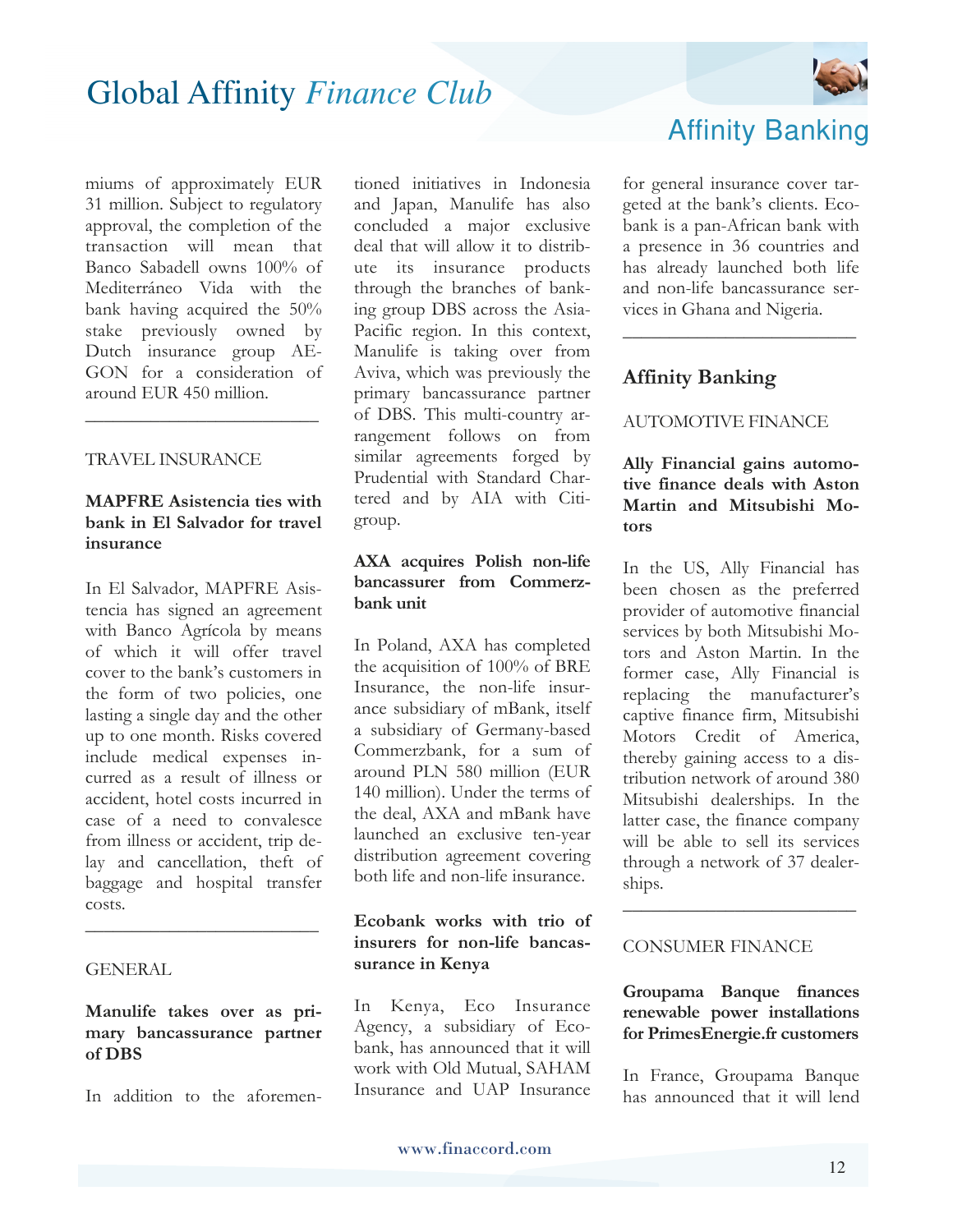

money to consumers who submit an application for a renewable energy installation through the PrimesEnergie.fr platform. In fact, around 20% of the 5,000 or so applications accepted each month by PrimesEnergie.fr have a need for credit and Groupama Banque now offers these customers a loan up to 100% of the value of their project.

#### CO-BRANDED CARDS

#### **American Express rolls out cobranded credit card for Plenti coalition loyalty program…**

\_\_\_\_\_\_\_\_\_\_\_\_\_\_\_\_\_\_\_\_\_\_\_\_\_

In the US, American Express has unveiled a co-branded credit card to accompany the Plenti coalition loyalty program that it launched in May 2015. The Plenti card allows program members to earn additional points for purchases on top of the existing reward program which covers a range of brands including AT&T, Direct Energy, Enterprise Rent-A-Car, Exxon, Hulu, Macy's, Mobil, Nationwide and Rite Aid. Plenti is also linked to the American Express Membership Rewards coalition loyalty program which comprises over 500 partners in that points earned through the latter can be converted into Plenti points.

#### **… and reveals plan to launch co-branded cards with Charles Schwab**

Also in the US, American Express has announced a multi-year partnership with broker Charles Schwab for the launch of two premium co-branded cards during 2016. Further details about these cards are expected to be made known closer to their launch date.

#### **VietinBank links with JCB and Sanrio Wave to offer Hello Kitty card in Vietnam**

In Vietnam, VietinBank and JCB have launched the JCB Hello Kitty payment card which is targeted at younger customers. The card can be used for both in-store and online payments as well as to withdraw cash. In addition, cardholders can win prizes carrying the Hello Kitty branding when they spend with the card at any JCB merchant, and are entitled to special discounts at partner merchants of both JCB and Vietinbank plus Sanrio Wave, which is the patent management company for the Hello Kitty brand.

#### MOBILE / ONLINE PAY-**MENTS**

\_\_\_\_\_\_\_\_\_\_\_\_\_\_\_\_\_\_\_\_\_\_\_\_\_\_

#### **Payment card companies enable customers to use Apple Pay and Android Pay**

A number of major payment card competitors have announced agreements with Apple that will allow their customers to pay using the Apple Pay contactless payment system.

In the US, Discover Financial Services has signed an agreement with Apple that will allow its customers to make contactless payments in participating stores through Apple Pay using the iPhone 6, the iPhone 6 Plus and Apple Watch. Specifically, when customers add their credit or debit card to Apple Pay, the actual card numbers are not stored on the device or on Apple servers.

Instead, a unique device account number is assigned, encrypted and stored in the secure element on the device. Each card transaction is then authorised with a one-time unique dynamic security code instead of the security code from the back of the credit or debit card.

Discover's customers will continue to receive all of their regular benefits, including cash advances and balance transfers when they temporarily misplace their cards. Moreover, as part of the agreement with Apple, the Discover network will enable eligible financial institutions, including issuers of Discoverbranded debit cards, to let their cardholders use Apple Pay.

In a parallel development, and replicating similar agreements made by MasterCard and Visa, Discover has also announced that its card customers in the US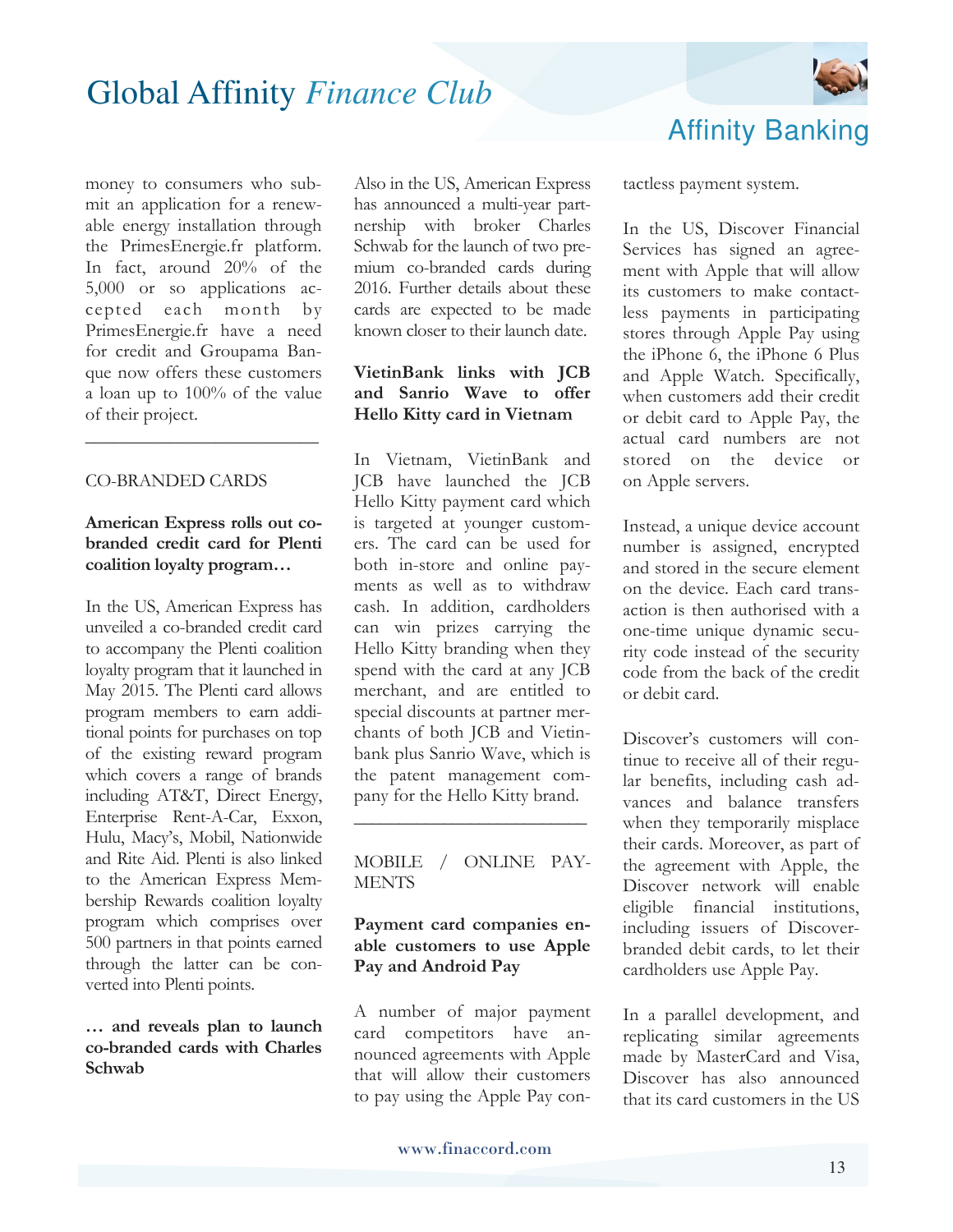

using Android 4.4 phones will soon be able to make contactless payments through Android Pay, Google's mobile payment solution that enables them to make in-app or in-store purchases with their Android phones.

In a similar vein, customers with private-label credit cards issued by Synchrony Financial in the US are also now able to add their cards to Apple Pay; department store chain JC Penney is among the first retailers to offer its cardholders the ability to use this service to pay for goods.

Meanwhile, in the UK, Visa Europe has announced that it will provide access to Apple Pay for its customers with debit, credit and reloadable prepaid cards from July 2015 onwards. Indeed, it stated that the following issuers of Visa cards had confirmed their participation in Apple Pay so far: Bank of Scotland, Coutts, First Direct, Halifax, HSBC, Lloyds, M&S Bank, MBNA, Nationwide, NatWest, RBS, Santander, TSB and Ulster Bank.

#### **Visa rolls out V.me digital wallet service with UK banks**

Also in the UK, Visa Europe has launched its V.me digital wallet service, with the Nationwide Building Society as the first banking organisation to offer the service to its cardholders,

followed by Lloyd's, Halifax, Bank of Scotland and TSB. In essence, V.me is an online payment system designed to increase the convenience of online shopping and to reduce the proportion of sales that are abandoned during the checkout process. It has been adopted already by a number of significant retail brands selling online including those that belong to Arcadia Group (e.g. Burton, Dorothy Perkins, Evans, Topman, Topshop and Wallis) plus bathstore, Costco and Iceland.

#### **MasterCard launches Qkr! payment app in the US with restaurant partnership**

Back in the US, MasterCard has introduced its new payment app Qkr!, using the digital payment platform MasterPass, through a partnership with New York restaurant Streetbird Rotisserie. The app allows customers to order and pay for meals through their mobile phones, and was first rolled out in the UK as part of MasterCard's agreement with restaurant chain Wagamama.

#### **Boku and Optimal Payments team up to offer carrier billing via secure platform**

Mobile payments specialist Boku has agreed to offer its technology through Optimal Payments, a global online payment solutions provider that serves customers in over 200

### Affinity Banking

countries and territories. This will be achieved through the 'NETELLER' service, a secure platform through which businesses and individuals can carry out transactions online. Customers using 'NETELLER' can top up their stored value accounts by charging the purchase amount for goods and services directly to their mobile phone bill. This service is available to any merchant that uses reloadable payment mechanisms to enable purchases through the 'NETELLER' service. Furthermore, customers will also be able to make purchases across the entire 'NETELLER' merchant network without having to share credit card or bank details while topping up their accounts.

#### **TEB works with Monitise for new digital banking service**

In Turkey, Türk Ekonomi Bankası (TEB), a subsidiary of BNP Paribas has launched a new digital banking service, 'CEPTETEB' (Turkish for "TEB in your pocket"), as part of its branchless banking strategy. This service has been designed and developed by Monitise, TEB's long-standing partner for mobile banking.

The app is available for both iPhone and Android, and with forthcoming updates for iPad, it will enable the bank's 5 million customers to remotely perform a variety of transac-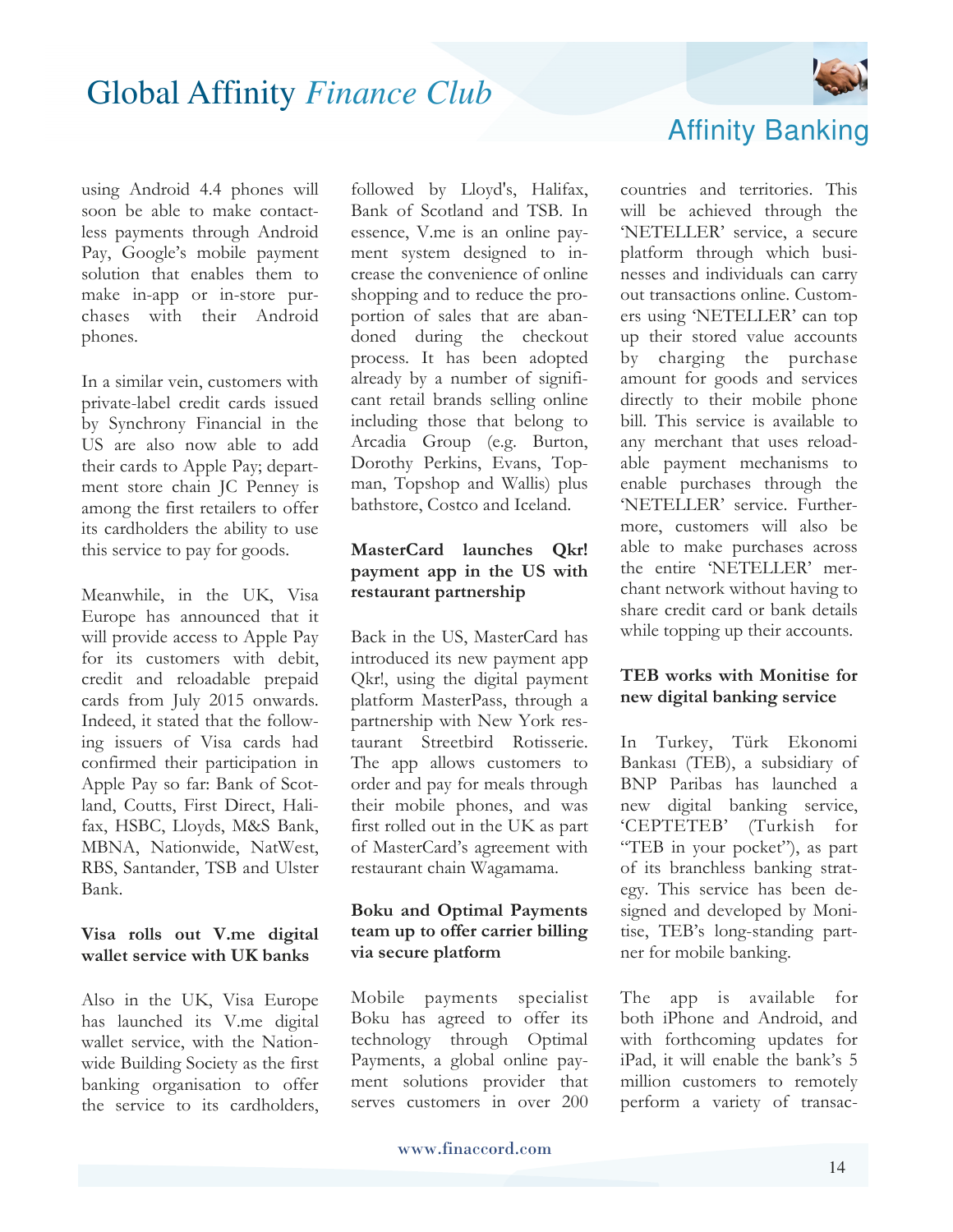

tions. In addition to core banking features, 'CEPTETEB' mobile banking includes enhanced functionality such as a simplified authentication process and the ability to chat in real time with customer service representatives. It also encompasses a digital wallet with three functions: sending money to any mobile phone number; shopping via 'click-to-buy' e-commerce sites (instead of having to re-type credit card information); and withdrawing cash from TEB ATMs without a debit or credit card.

In addition, 'CEPTETEB' incorporates a 'smart search' function, powered with a recommendation algorithm to both perform new transactions and find past ones. Indeed, from a single dashboard, users can change their preferences including profile information, account limits and default cards for international use.

#### **Wirecard facilitates broader use of Orange Cash in Spain…**

In Spain, as part of a strategic alliance with mobile network operator Orange, Wirecard has disclosed that it will provide the e-money, scheme licence and technical platform required to manage the Orange Cash mobile payment app. This means that users of Orange Cash can make mobile payments at any contactless Visa terminal at over 530,000 stores across Spain and at around 2.4 million acceptance points throughout Europe.

The agreement also stipulates that Wirecard will be responsible for the issuing and processing of digital Visa cards and that it will also develop an intuitive smartphone app that will combine all of the functions of Orange Cash. This app includes features such as real-time information about balances and transactions, and can be used to make purchases securely in any online shop using a one-time virtual credit card generated in real time with a 24-hour validity period.

#### **… and embeds mobile payment technology into Kairos watches**

Wirecard is also collaborating with watch brand Kairos as part of its strategy for installing mobile payment technology into wearable items. Specifically, Kairos will incorporate Wirecard's software into its hybrid mechanical smart watches and socalled 'T-Bands', which are smart devices that can be attached to other watch components. Wearers will thus be able to carry out contactless payment transactions and value-added services using watches via any NFC-enabled terminal in the world.

### Affinity Banking

PAYMENT CARD ISSU-ANCE AND ACCEPTANCE

#### **JCB extends merchant acceptance to Jordan through EMP link…**

Emerging Markets Payments (EMP), an electronic payments processing company with most of its operations based in Africa and the Middle East, has launched JCB card acceptance at more than 15,000 locations in Jordan, including all of the company's point-of-sale terminals in the country, as part of an agreement that will see EMP provide merchant acquiring services for JCB cards in Jordan. As a result of this arrangement, JCB cardholders will be able to pay using their card at any location in Jordan that has an EMP point-ofsale terminal.

#### **… and works with BCEL for credit card issuance in Laos**

Also helpful to its expansion into new markets, JCB has formed a partnership in Laos with the Banque Pour Le Commerce Exterieur (BCEL) to launch the BCEL-JCB credit card. The card can be used at numerous point-of-sale terminals both in Laos and elsewhere and customers with it can make use of JCB Plaza Lounges located in Hong Kong, Paris and Singapore.

 $\overline{\phantom{a}}$  , where  $\overline{\phantom{a}}$  , where  $\overline{\phantom{a}}$  , where  $\overline{\phantom{a}}$ 

 $\overline{\phantom{a}}$  , where  $\overline{\phantom{a}}$  , where  $\overline{\phantom{a}}$  , where  $\overline{\phantom{a}}$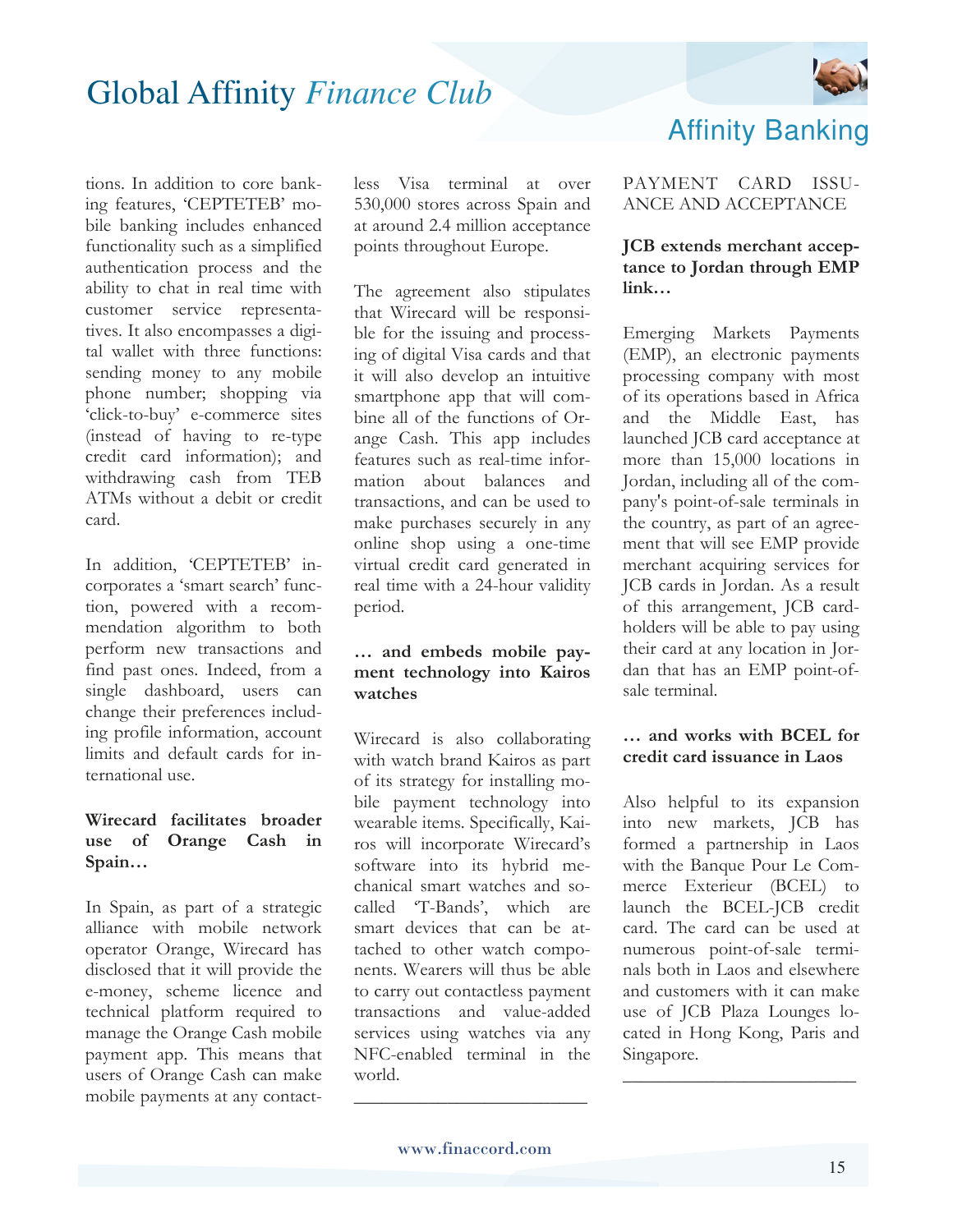

#### RETAILER CARDS AND FI-**NANCE**

#### **Sofinco and Darty enhance consumer credit partnership**

In France, consumer electrical retailer Darty and Sofinco, a subsidiary of Crédit Agricole, have renewed a consumer finance partnership that originally began in 2000 for another five years. This partnership covers two brands: Darty Services Financiers for purchases in stores and online, and Sofinco itself for general-purpose loans.

Moreover, a feature of the partnership is that a new Visabranded retailer credit card was launched in May 2015 which incorporates a loyalty program and that offers customers access to the 'Bouton Darty'; this is a 'help button' on tablets, smartphones and connected devices that puts the user into contact with a Darty service adviser.

#### **Scotiabank finalises purchase of majority stake in Cencosud's financial services operation**

Canada-based banking group Scotiabank has announced the completion of its acquisition of a 51% stake in the financial services business of Chilean retail group Cencosud as part of a 15 year strategic alliance. The relationship includes the management of Cencosud's credit card

portfolio and the provision of additional products and services to customers of both organisations.

Valued at approximately USD 280 million, the transaction also includes a commitment by the Bank to fund 100% of Cencosud's retailer finance portfolio. In total, the financial services business includes approximately 2.5 million credit cards and close to USD 1 billion in outstanding balances in Chile and the deal makes Scotiabank the thirdlargest credit card provider in the country.

#### **Alliance Data signs deal to provide private-label card programs for Cornerstone…**

In the US, Alliance Data has signed a new multi-year agreement to develop loyalty-driven card programs for Cornerstone, an interactive multi-channel retailer that comprises home and apparel lifestyle retail brands. The agreement will pave the way for the provision of private-label credit card services for five of Cornerstone's seven multichannel brands, namely Ballard Designs, Frontgate, Garnet Hill, Grandin Road and Improvements.

#### **… and extends card partnership with Talbots**

In addition, Alliance Data has also renewed its long-term



agreement to continue offering private-label credit card services for Talbots, a retailer of women's apparel, shoes and accessories. Talbots operates close to 500 stores throughout Canada and the US, and states that its catalogues enjoy a circulation of approximately 45 million households.

#### **MasterCard helps to endow private-label cards with mobile payment functionality**

Also in the US, MasterCard has begun introducing so-called 'tokenisation services' enabling private-label credit cards to be used to make mobile payments. The first retailers to set up this facility for their private-label card customers have included BJ's Wholesale Club, Kohl's and JC Penney. Moreover, MasterCard has also announced partnerships with some of the largest privatelabel card issuers in the US, including Citi Retail Services and Synchrony Financial, enabling consumers to use eligible cards within participating mobile payment and digital wallet services.

According to a report by Equifax, the number of active retailer credit card accounts in the US exceeded 195 million mark by autumn 2014 and MasterCard has stated that it is the only payment network offering 'tokenisation services'. These are made possible through MasterCard's digital enablement service (MDES), which was intro-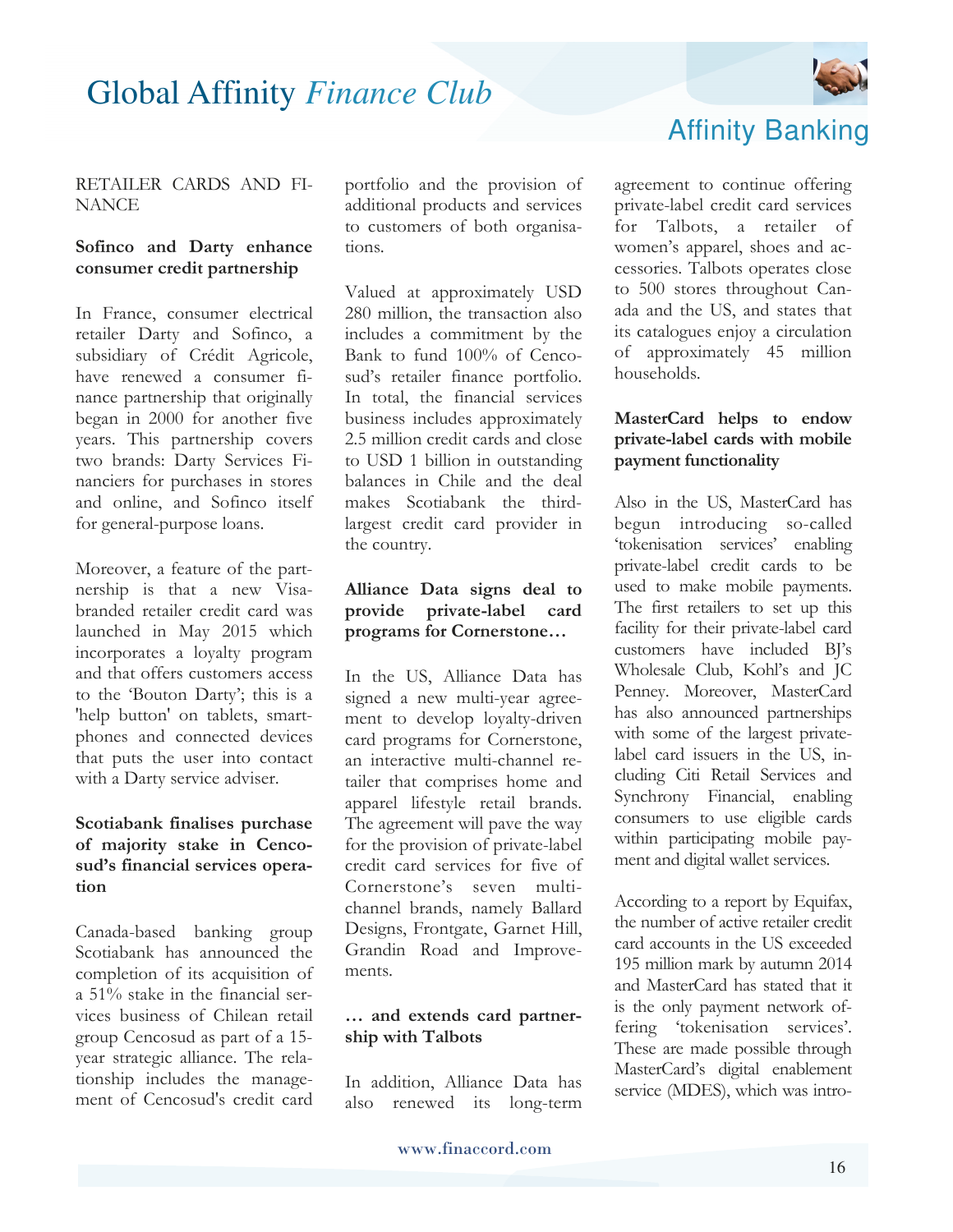duced in 2013, which enables connected devices to be used securely for everyday shopping and payments and which has been used already to tokenise millions of MasterCard accounts for use in digital wallet services.

\_\_\_\_\_\_\_\_\_\_\_\_\_\_\_\_\_\_\_\_\_\_\_\_\_\_

#### **GENERAL**

#### **BMO Bank of Montreal expands ATM footprint through Shell relationship**

In Canada, BMO Bank of Montreal has begun working with Shell to install more than 400 ATMs at the fuel retail brand's locations across the country. The arrangement expands on an existing partnership between the bank and Shell, generally helps to increase the bank's ATM footprint and also constitutes a part of its broader strategy to expand and enhance the channels through which its customers connect with the bank.

#### **Westpac partners with Australia Post for basic banking services**

In Australia, Westpac and Australia Post have entered into a partnership to enable Westpac's customers to access banking services at around 3,200 participating post office outlets, including at more than 1,400 regional and rural locations. The agreement will give Westpac customers the ability to conduct traditional cash withdrawals, to make cash or cheque deposits, to make account balance enquiries and (in the case of brand new customers) to submit personal identification documents.

\_\_\_\_\_\_\_\_\_\_\_\_\_\_\_\_\_\_\_\_\_\_\_\_\_

#### **Upcoming Finaccord reports**

The following titles will be published by Finaccord in the coming months. For more information about our unique areas of expertise, plus listings of published reports and databases, please visit our website at www.finaccord.com or email us at info@finaccord.com.

Consumer Automotive Financial Services in Australia – GBP 795 Consumer Automotive Financial Services in Canada – GBP 795 Energy and Power Insurance in Brazil – GBP 995 Energy and Power Insurance in Canada – GBP 995 Energy and Power Insurance in China – GBP 995 Energy and Power Insurance in France – GBP 995 Energy and Power Insurance in Germany – GBP 995 Energy and Power Insurance in Japan – GBP 995 Energy and Power Insurance in the Middle East – GBP 995 Energy and Power Insurance in Nigeria – GBP 995 Energy and Power Insurance in the UK – GBP 995 Energy and Power Insurance in the USA – GBP 995 Global Automotive Manufacturers: Strategies in Finance, Insurance, Warranties and Assistance – GBP 2,995 Global Energy and Power Insurance – GBP 4,995 Global Retailers: Strategies in Pay-



### Affinity Banking

ments, Banking, Insurance and Assistance – GBP 2,995 Personal Non-Life Insurance Brokers in the UK – GBP 795 Travel Insurance and Assistance in the Czech Republic – GBP 595 Travel Insurance and Assistance in Europe – GBP 5,995 Travel Insurance and Assistance in Poland – GBP 595 Travel Insurance and Assistance in Portugal – GBP 595 Travel Insurance and Assistance in Romania – GBP 595 Travel Insurance and Assistance in Russia – GBP 795 UK Boat, Yacht and Pleasure Craft Insurance: Market Dynamics, Affinities and Partnerships – GBP 595 UK Holiday and Second Home Insurance: Market Dynamics, Affinities and Partnerships – GBP 595 UK Jewellery Insurance: Market Dynamics, Affinities and Partnerships – GBP 595 UK Key Man Insurance: Market Dynamics, Affinities and Partnerships – GBP 595 UK Landlord Property Insurance: Market Dynamics, Affinities and Partnerships – GBP 595 UK Landlord Rent Guarantee Insurance: Market Dynamics, Affinities and Partnerships – GBP 595 UK Non-Standard and Thatched Property Insurance: Market Dynamics, Affinities and Partnerships – GBP 595 UK Personal Event and Wedding Insurance: Market Dynamics, Affinities and Partnerships – GBP 595 UK Pet and Personal Equine Insurance: Market Dynamics, Affinities and Partnerships – GBP 595 UK Student Contents Insurance: Market Dynamics, Affinities and Partnerships – GBP 595 UK Tax Investigation Insurance: Market Dynamics, Affinities and Partner- $\frac{\text{ships}}{\text{GBP}}$  595 UK Ticket Insurance: Market Dynamics, Affinities and Partnerships – GBP 595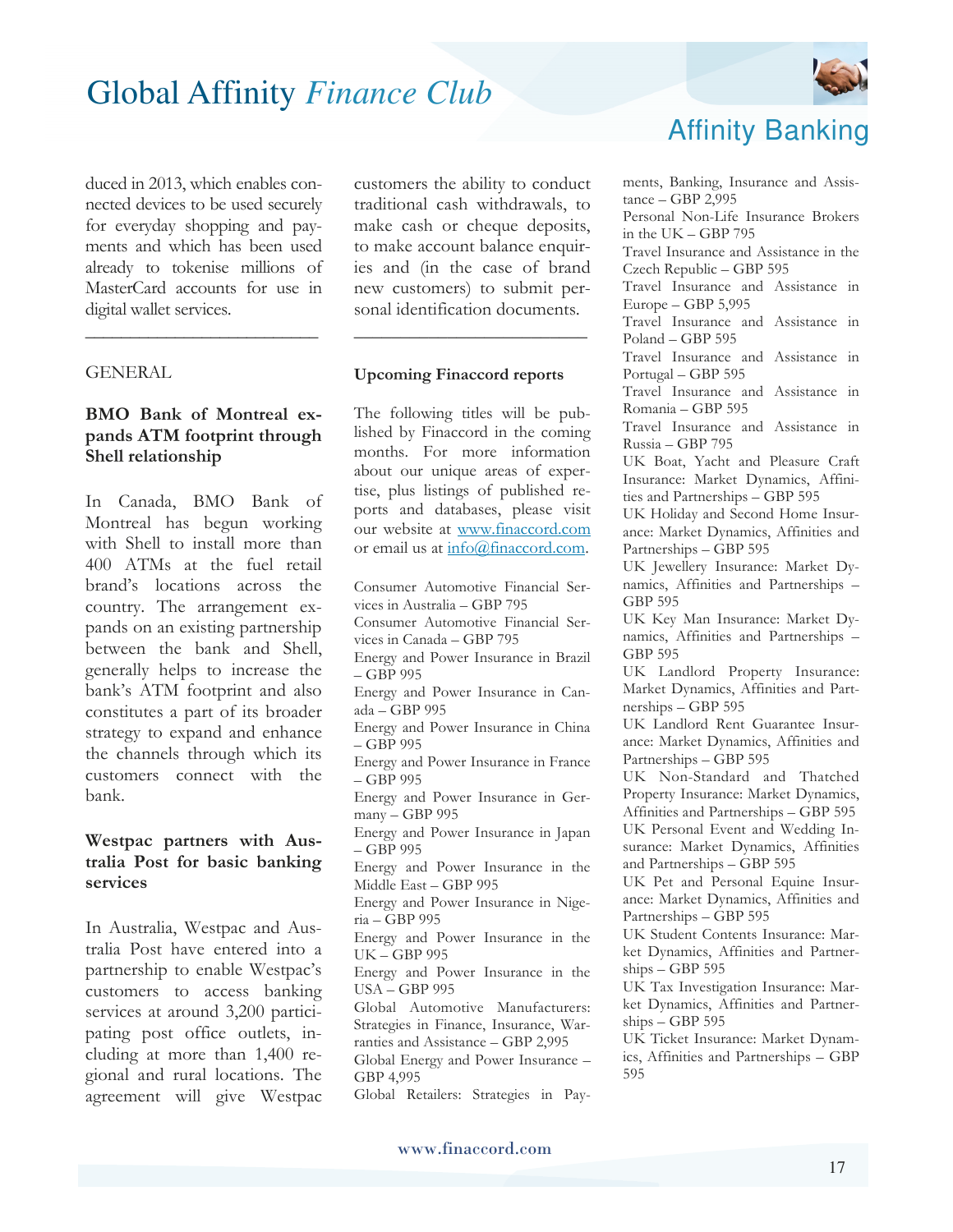#### **Organisations in this issue**

Aditya Birla, 6 Ageas, 7, 11 Alliance Data, 16 Allianz, 5 Allianz Global Assistance, 8, 9 Allied World, 5 Ally Financial, 12 América Móvil, 7 American Express, 13 American Professional Agency, 5 Apple, 13 Arcadia Group, 14 Arthur J. Gallagher, 5 Association of Addiction Professionals, 5 Aston Martin, 12 Asurion, 7 AT&T, 13 Australia Post, 17 Atradius, 5 AXA, 9, 12 AXA Assistance, 5 Banco Agrícola, 12 Banco Sabadell, 11, 12 Bandhan, 11 Bank of Fukuoka, 11 Bank of Scotland, 14 Bank Muamalat Indonesia, 11 Banque Pour Le Commerce Exterieur, 15 Banque Privée 1818, 11 bathstore, 14 BJ's Wholesale Club, 16 BMO Bank of Montreal, 17 BNP Paribas, 10, 14 Boku, 14 Brightside, 7 Cencosud, 16 Charles Schwab, 13 Cigna, 6 Citi, 16 CNP Assurances, 11 Collinson Group, 8 Commerzbank, 12 Cornerstone, 16 Costco, 14 Coutts, 14 Crédit Agricole, 16 Dai-ichi Life, 11 Darty, 16 DavidShield, 8 DBS, 12 DeNA Travel, 9 Desjardins Group, 10 DFC, 5 Direct Energy, 13 Discover Financial, 13 EADA Business School, 9 EastWest Bank, 11

Ecobank, 12 Eighteenth Bank, 10 Ellie Mae, 6 Emerging Markets Payments, 15 Enterprise Rent-A-Car, 13 eSecuritel, 7 Europ Assistance, 5 EXIAR, 5 Exxon, 13 Fédération des Caisses Populaires Acadiennes, 10 First Direct, 14 Fit 2 Trip, 9 Generali, 7 Genworth Financial, 6 Google, 14 Groupama Banque, 12, 13 Halifax, 14 Hammarby Fotboll, 10 HDBank, 11 Hiroshima Bank, 11 HSBC, 14 Hulu, 13 Iceland, 14 Insure4Retirement, 5 Intact Insurance, 10 International SOS, 5 JC Penney, 14, 16 JCB, 13, 15 Juroku Bank, 11 Kairos, 15 Kohl's, 16 Liberty Mutual, 6 LIC, 11 Lloyds, 14 M&S Bank, 14 Macy's, 13 MAN Financial Services, 5 Manulife, 11, 12 MAPFRE Asistencia, 12 MAPFRE Warranty, 8 MassMutual, 10 MasterCard, 13, 14, 16, 17 mBank, 12 MBNA, 14 Merida, 8 Mitsubishi Motors, 12 MMI Holdings, 6 Mobil, 13 Moderna Försäkringar, 10 Monitise, 14 MTN, 5 Musashino Bank, 11 Mutualidad de la Abogacía, 9 Mutuelle Mieux-Etre, 10 Nationwide, 13, 14 NatWest, 14

Nest, 6 NQ Mobile, 7, 8 Old Mutual, 12 Optimal Payments, 14 Orange, 15 PassportCard, 8 Peugeot Scooters, 8 PJ Hayman, 9 PrimesEnergie.fr, 12, 13 Québec Federation of Snowmobile Clubs, 10 RAC, 5 RBS, 14 Rite Aid, 13 Royal London, 7 SAHAM Insurance, 12 Sanrio Wave, 13 Santander, 14 SCAN Health Plan, 6 SCOR Global Life, 11 Scotiabank, 16 Security Exchange, 8 SHB Hire, 5 Shell, 17 Shizuoka Bank, 11 SEPLA, 9 Solid Försäkringar, 8 Synchrony Financial, 14, 16 Talbots, 16 Telefónica, 7 Towergate Underwriting, 6 Toyama Bank, 11 Trek, 8 TSB, 14 UAP Insurance, 12 Uber, 5 UK General, 9 Ulster Bank, 14 United Bank of India, 11 Univision Communications, 10 VietinBank, 13 Visa, 13, 15 VW Group, 5, 7 Westpac, 17 White Mountains Insurance Group, 8 Wirecard, 15 Wüsthof, 8 Yahoo!, 10 Yamagata Bank, 11 Zurich, 8, 9, 10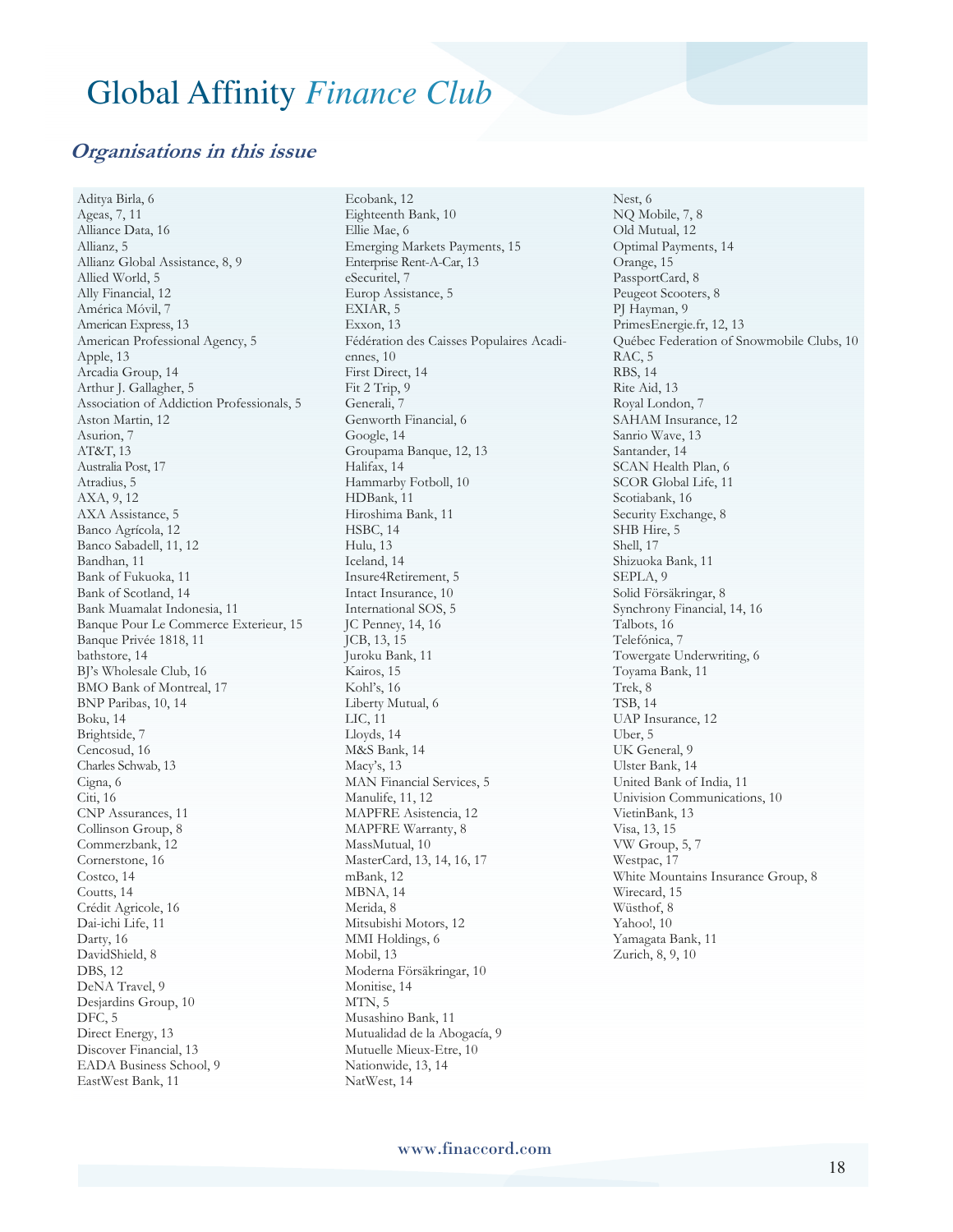

### Latest Reports

#### **Finaccord's latest published reports include:**

- Affinity and Partnership Marketing in UK Accident and Health Insurance GBP 1,495
- Affinity and Partnership Marketing in UK Household and Home Emergency Insurance GBP 1,495
- ∗ Affinity and Partnership Marketing in UK Life Insurance, Retirement Products and Financial Advice GBP 1,495
- Affinity and Partnership Marketing in UK Motor and Breakdown Recovery Insurance GBP 1,495
- Affinity and Partnership Marketing in UK Travel Insurance GBP 1,495
- Automotive Finance and Leasing for Consumers in Latin America GBP 1,495
- Commercial Non-Life Insurance Brokers in Malaysia GBP 595
- Commercial Non-Life Insurance Brokers in the Philippines GBP 595
- ∗ Consumer Automotive Financial Services in Colombia GBP 595
- ∗ Consumer Automotive Financial Services in Peru GBP 595
- ∗ Extended Warranties for New and Used Cars in Latin America GBP 1,495
- ∗ Global Mobile Operators: Strategies in Payments, Banking, Insurance and Assistance GBP 2,995
- ∗ Manufacturer-Branded and Dealer Intermediated Motor Insurance and Road Assistance in Latin America GBP 1,495
- ∗ Road Assistance in Major Global Markets GBP 2,995
- Travel Insurance and Assistance in the Asia-Pacific Region GBP 2,995
- ∗ Travel Insurance and Assistance in Germany GBP 795
- ∗ Travel Insurance and Assistance in Switzerland GBP 795
- ∗ Travel Insurance and Assistance in the UK GBP 595
- ∗ UK Caravan and Park Home Insurance: Market Dynamics, Affinities and Partnerships GBP 595
- ∗ UK Classic Car Insurance: Market Dynamics, Affinities and Partnerships GBP 595
- ∗ UK Excess Protection Insurance and Waivers: Market Dynamics, Affinities and Partnerships GBP 595
- UK Van Insurance: Market Dynamics, Affinities and Partnerships GBP 595
- Warranty Metrics: Consumer Approaches to Extended Warranties for White, Brown and Grey Goods in Selected Global Markets

GBP 3,995